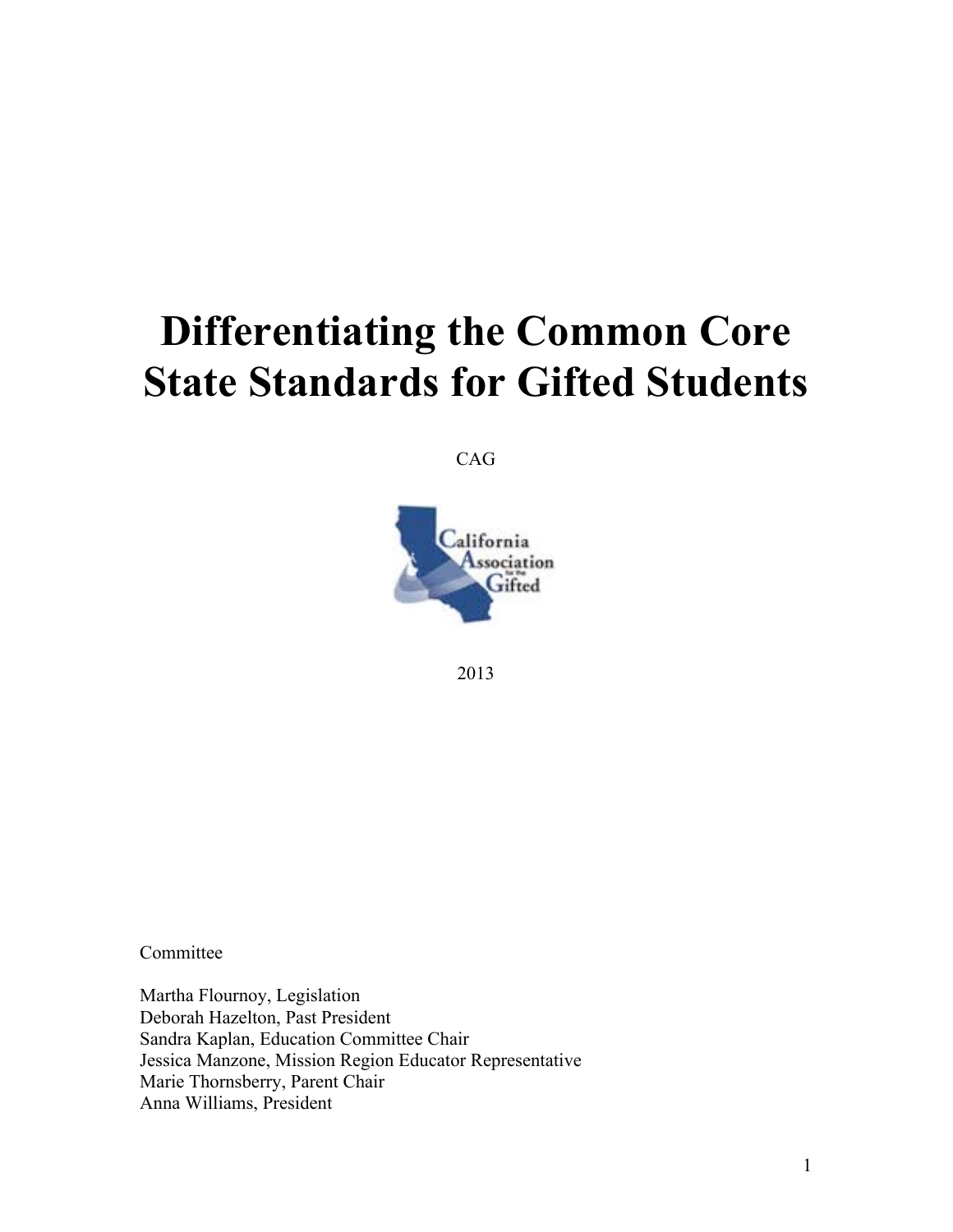#### *Introduction*

Over time, education for the gifted has been dependent on the current academic context for the opportunities to be recognized and to implement what has been defined as a differentiated curriculum responsive to the potential and exhibition of talent and abilities among students. The Common Core State Standards (CCSS) represent another time in academic history when gifted education has to determine and negotiate its role and position in the "educational landscape." The CCSS initiate discussion relative to several questions concerning the coexistence of general or basic curriculum and gifted education:

- ! In what ways does the emphasis on rigor proposed in the CCSS for **all** students affect the concept of the need for rigor for gifted students?
- ! How do the classical elements of differentiation already embedded in the CCSS affect the concept of differentiation?
- ! In what ways will the CCSS affect the perceptions of educators, parents, gifted students, and the community toward gifted education as it is currently defined?
- ! How can educators be assisted to comply simultaneously to the CCSS and a differentiated curriculum for the gifted?

The California Association for the Gifted (CAG) has addressed responses to these questions in the development and presentation of this publication. The answers to these questions are developed with regard to the overarching Anchor Common Core Standards rather than the grade-level-specific sub-standards. Anchor Standards represent the 22 non-negotiable standards woven across grades K-12 in the areas of reading, writing, listening, and speaking. Concerns about the dominance or priority of one set of standards over another, issues of compatibility of the CCSS to promote giftedness, and questions about the teaching/learning processes to achieve academic and personal success with the standards guide the decisions of educators as they prepare to teach both the CCSS and the Gifted and Talented Education (GATE) Standards.

The support to seek and express the role of gifted education in comprehending and implementing the CCSS is reinforced in the CCSS document. The section of the CCSS titled: English Language Arts [Introduction] Key Design Consideration" addresses what is termed "intentional design limitations."

- ! "The Standards define what all students are expected to know and be able to do, not how teachers should teach."
- ! "The standards do not define the nature of advanced work for students who meet the Standards prior to the end of high school."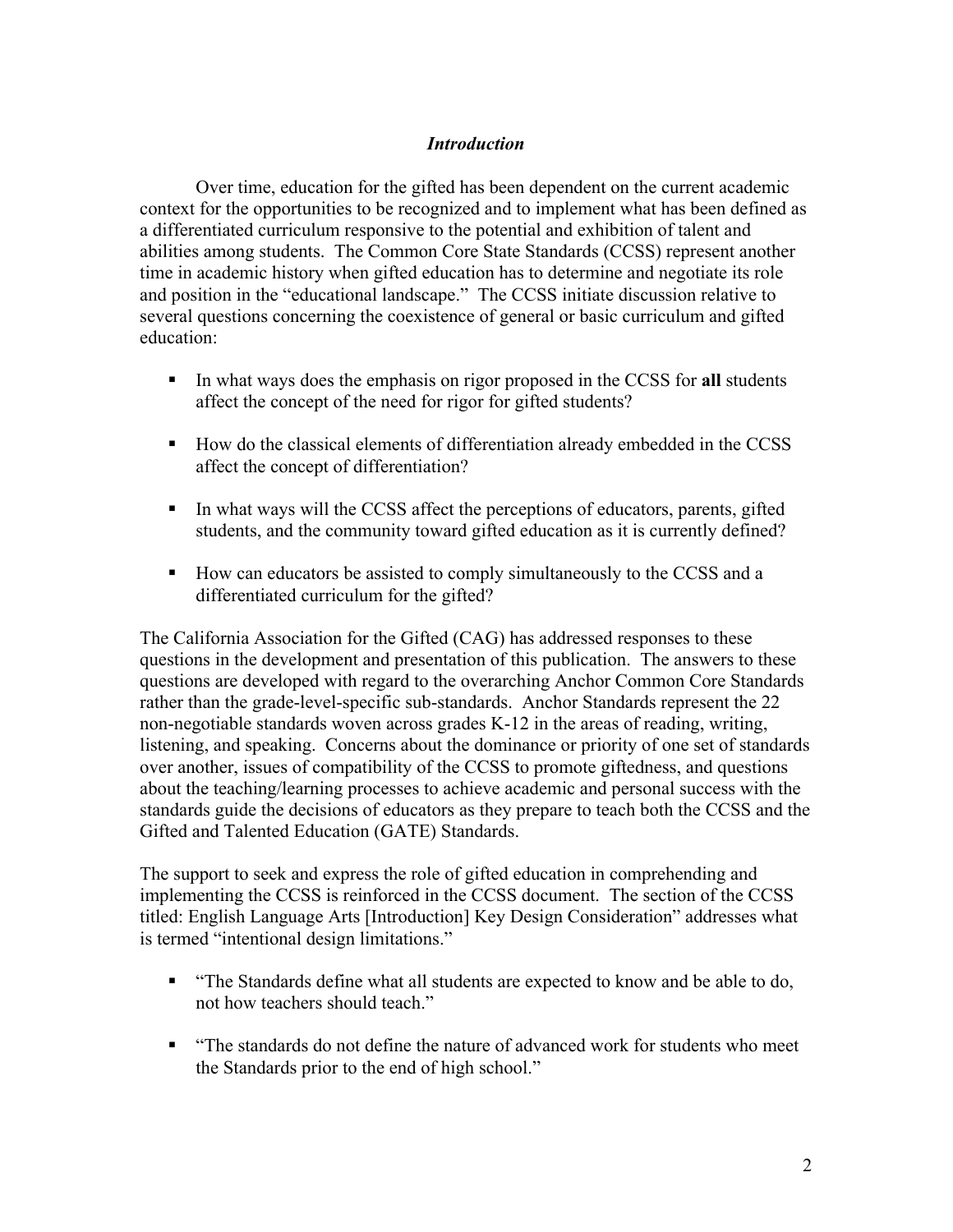! "The Standards set grade-specific standards but do not define the intervention methods or materials necessary to support students who are well below or well above grade level expectations."

These points provide the basis for creating this document and enabling the CAG to redefine differentiation to meet contemporary academic and societal demands.

### *Rationale:*

Major considerations have been expressed by educators that require clarification regarding the relationship between the CCSS and the GATE Standards. The relationship between the major considerations and the CCSS are defined throughout the document and are highlighted in red text. All red text references represent the GATE standards.

## *Major Consideration #1: Relationship of CCSS and GATE Standards*

The CCSS naturally include elements of the GATE Standards. This relationship reinforces the GATE Standards and gives credence to the goal shared by both sets of standards: to provide academic rigor to the core, basic, regular, or fundamental curriculum. The following charts illustrate the relationship between the GATE Standards and the CCSS.

| Dimensions of Differentiation of the California GATE State Standards<br>(see page 6 for extended version) |              |  |
|-----------------------------------------------------------------------------------------------------------|--------------|--|
|                                                                                                           | Acceleration |  |
|                                                                                                           | Depth        |  |
| 3.                                                                                                        | Complexity   |  |
| 4.                                                                                                        | Novelty      |  |

| Identifying the Dimensions of Differentiation Existing in the CCSS |                                  |                                                             |  |  |
|--------------------------------------------------------------------|----------------------------------|-------------------------------------------------------------|--|--|
| Dimensions of Differentiation                                      | CCSS Anchor Standard ELA         | Differentiated CCSS Standard                                |  |  |
| Acceleration                                                       | Listening and Speaking $#2 -$    | Interdisciplinary techniques                                |  |  |
|                                                                    | Integrate and evaluate           | (Complexity) to judge with                                  |  |  |
| Depth                                                              | information presented in diverse | criteria (Novelty) the information                          |  |  |
|                                                                    | media and formats, including     | presented in diverse media by                               |  |  |
| Complexity                                                         | visually, quantitatively, and    | identifying the patterns (Depth)                            |  |  |
| Novelty                                                            | orally.                          | that provide visual, quantitative,<br>and oral information. |  |  |
|                                                                    |                                  |                                                             |  |  |
|                                                                    |                                  |                                                             |  |  |

#### **Relationship of CCSS and Differentiated Curriculum Elements**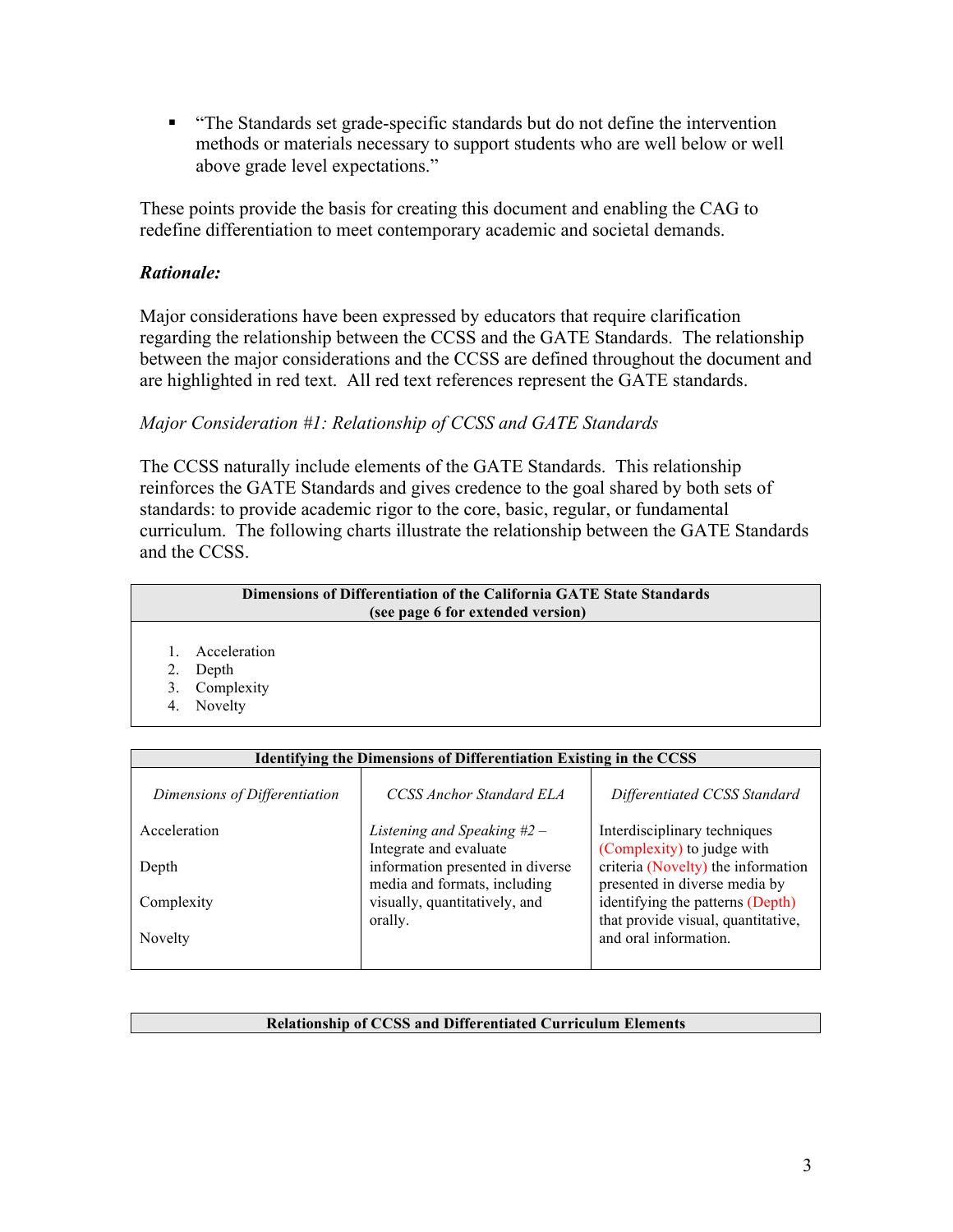| Anchor Standard in Reading $#8$ – Delineate and<br>evaluate the argument and specific claims in a text,<br>including the validity of the reasoning as well as the<br>relevance and sufficiency of the evidence. | Acceleration:<br>Think Like a Disciplinarian<br>Novelty:<br>Art of Argumentation<br>Critical Thinking - prove with evidence<br>Depth:<br>Details<br>Rules<br>Complexity:<br>Context |  |
|-----------------------------------------------------------------------------------------------------------------------------------------------------------------------------------------------------------------|-------------------------------------------------------------------------------------------------------------------------------------------------------------------------------------|--|
| Anchor Standard in Writing $#3$ – Write narratives to<br>develop real or imagined experiences or events<br>using effective technique, well-chosen details, and<br>well-structured event sequences.              | Acceleration:<br>Universal Concepts (Power, Change)<br>Novelty:<br>Imagined Experiences (Creativity)<br>Depth:<br>Patterns<br>Trends<br>Language of the Discipline<br>$\bullet$     |  |

*Major Consideration #2: Relationship of CCSS to Characteristics of Giftedness*

A driving force to determine the relevancy of a CCSS to gifted and talented students is to examine the standards as they are juxtaposed to the characteristics of these students.

|                                                                                                                                                                                                                                                                                                                                                                    | <b>Characteristics of the Gifted</b>                                                                                                                                                                                                                                                                                               |  |  |  |  |
|--------------------------------------------------------------------------------------------------------------------------------------------------------------------------------------------------------------------------------------------------------------------------------------------------------------------------------------------------------------------|------------------------------------------------------------------------------------------------------------------------------------------------------------------------------------------------------------------------------------------------------------------------------------------------------------------------------------|--|--|--|--|
| Tolerates ambiguity<br>٠<br>Hypothesizes, generates inferences<br>Curious, searching for information<br>٠<br>٠<br>Thorough<br>Utilizes investigative problem solving<br>٠<br>٠<br>strategies<br>High degree of task commitment<br>٠<br>٠<br>Advanced retention and comprehension of<br>٠<br>information<br>٠<br>Heightened sense of fairness and justice<br>٠<br>٠ | Prefers complex tasks<br>Engages in abstract thinking<br>Makes connections/relationships between<br>the known and unknown<br>Willing to take risks<br>Resourceful<br>Active visual and verbal memory<br>Flexible thought processes<br>Sets and maintains personal goals<br>Leadership abilities<br>Utilize multiple points of view |  |  |  |  |

**A Common Core State Standard and its Alignment to the Characteristics of Gifted Learners**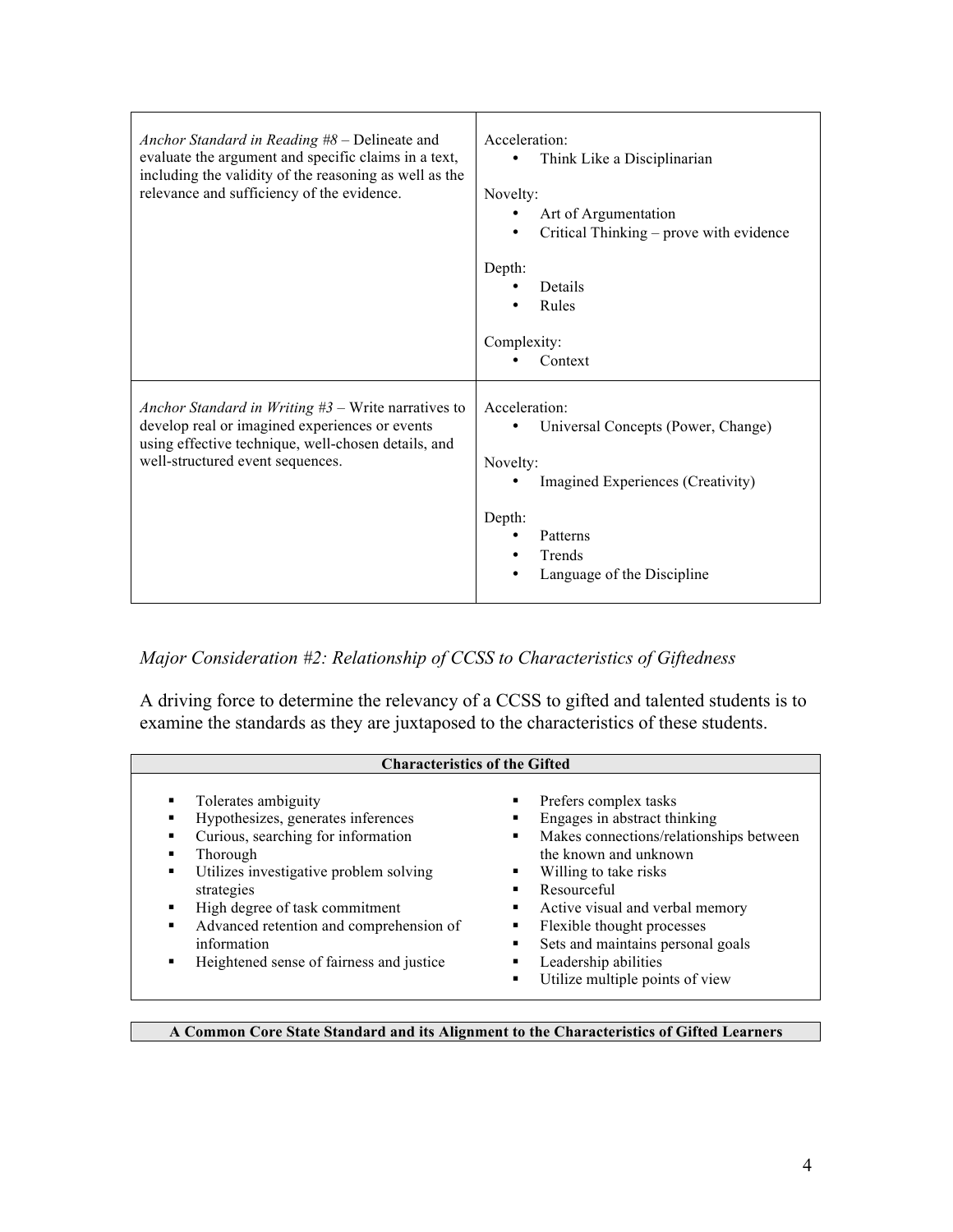| <b>CCSS</b> Standard<br>Language Standard (Grades 11-12) 5a -<br>Demonstrate understanding of figurative language,<br>word relationships, and nuisances in word<br>meanings: interpret figures of speech in context and<br>analyze their role in the text. | <b>Characteristics of Gifted Learners</b><br>Tolerant of ambiguity<br>ш<br>Prefers complex tasks<br>٠<br>Engages in abstract thinking<br>٠<br>Hypothesizes, generates inferences<br>٠<br>Curious, searching for information<br>٠<br>Makes connections between known and<br>unknown information<br>Willing to take risks<br>Thorough<br>٠<br>Utilizes investigative problem solving<br>strategies |
|------------------------------------------------------------------------------------------------------------------------------------------------------------------------------------------------------------------------------------------------------------|--------------------------------------------------------------------------------------------------------------------------------------------------------------------------------------------------------------------------------------------------------------------------------------------------------------------------------------------------------------------------------------------------|
|                                                                                                                                                                                                                                                            | Resourceful<br>Active visual and verbal memory                                                                                                                                                                                                                                                                                                                                                   |
|                                                                                                                                                                                                                                                            | Committed to the task<br>Advanced retention and comprehension of<br>٠                                                                                                                                                                                                                                                                                                                            |
|                                                                                                                                                                                                                                                            | information<br>Sets and maintains personal goals<br>Heightened sense of fairness<br>٠                                                                                                                                                                                                                                                                                                            |
|                                                                                                                                                                                                                                                            | Leadership abilities<br>٠<br>Utilizes multiple points of view<br>٠                                                                                                                                                                                                                                                                                                                               |
|                                                                                                                                                                                                                                                            |                                                                                                                                                                                                                                                                                                                                                                                                  |

| Areas of Alignment between the CCSS, Characteristics of Gifted Learners, & GATE Standards |                                             |  |  |
|-------------------------------------------------------------------------------------------|---------------------------------------------|--|--|
| Reading Standard for Literature (Grade 8) $6 -$                                           | Utilizes multiple points of view – Critical |  |  |
| Analyze how differences in the points of view of the                                      | ٠                                           |  |  |
| characters and the audiences or reader (e.g. created                                      | Thinking                                    |  |  |
| through the use of dramatic irony) create such                                            | Engages in abstract thinking $-$            |  |  |
| effects as suspense or humor.                                                             | Characteristic of gifted learners           |  |  |

# *Major Consideration #3: Relationship of CCSS to the Elements of a Differentiated Curriculum*

The interaction between the CCSS and the GATE standards has resulted in an analysis of the existing GATE standards and the subsequent articulation of a new set of dimensions in the areas of Acceleration, Depth, Complexity, and Novelty. The new elements of the GATE standards are highlighted in red in the chart below. The new dimensions were created as additions to the GATE standards and are aimed at:

- ! Advancing the concept of differentiation to a new level to both reinforce and extend the teaching and learning of the CCSS
- ! Assuring that gifted education meets the contemporary academic demands of gifted students and gifted education

#### **Elements of a Differentiated Curriculum**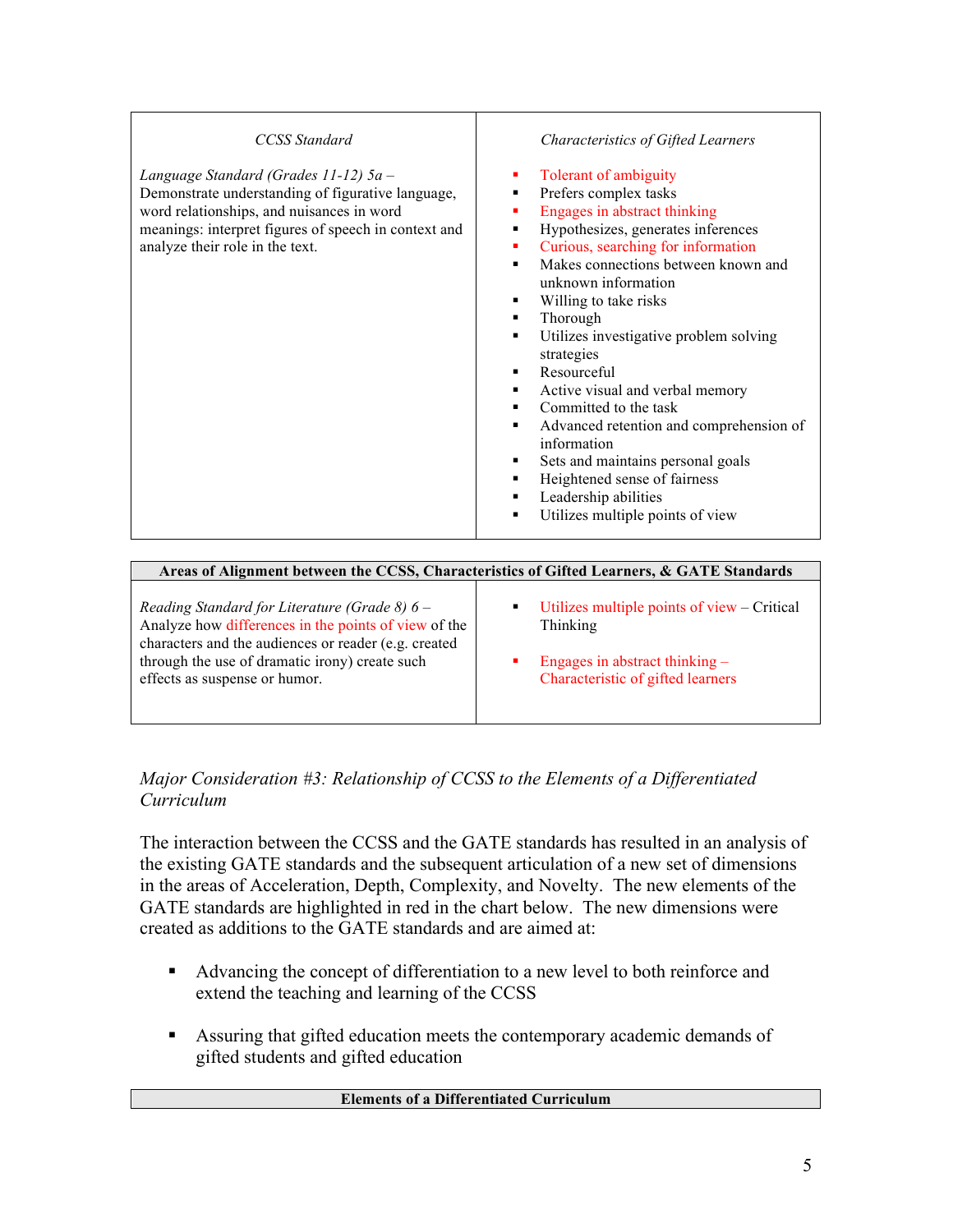| Acceleration                    | Depth                             | Complexity                          | Novelty                          |
|---------------------------------|-----------------------------------|-------------------------------------|----------------------------------|
| <b>Concept Building</b><br>٠    | Language of the<br>$\blacksquare$ | Over time<br>$\blacksquare$         | <b>Creative Thinking</b><br>٠    |
| and Bridging                    | Discipline                        | Points of View<br>п                 | <b>Critical Thinking</b><br>п    |
| <b>Universal Concepts</b><br>п  | Details<br>٠                      | Interdisciplinary<br>$\blacksquare$ | Problem Solving<br>٠             |
| Introduction to the<br>п        | Patterns<br>٠                     | Connections                         | Logic<br>٠                       |
| Disciplines                     | Trends<br>٠                       | Context                             | Development of<br>٠              |
| Thinking Like a<br>п            | Unanswered<br>٠                   | Translate                           | Self-Accountability              |
| Disciplinarian                  | Questions                         | Original                            | (self-regulation) of             |
| <b>Art of Appreciation</b><br>П | Rules<br>٠                        | Judgment                            | one's performance                |
| Questioning<br>Е                | Ethics<br>$\blacksquare$          |                                     | leading to expertise             |
|                                 | Big Ideas<br>$\blacksquare$       |                                     | <b>Task commitment</b><br>٠      |
|                                 | Impact<br>٠                       |                                     | Establishment of<br>٠            |
|                                 | Process<br>٠                      |                                     | interpersonal,                   |
|                                 | Motive<br>٠                       |                                     | collaborative, and               |
|                                 | Proof<br>٠                        |                                     | collegial group                  |
|                                 |                                   |                                     | skills                           |
|                                 |                                   |                                     | <b>Intellectualism</b><br>٠      |
|                                 |                                   |                                     | Define one's self<br>٠           |
|                                 |                                   |                                     | and one's potential              |
|                                 |                                   |                                     | Development of<br>٠              |
|                                 |                                   |                                     | Expertise                        |
|                                 |                                   |                                     | Understanding of<br>×            |
|                                 |                                   |                                     | what giftedness is               |
|                                 |                                   |                                     | and what it is not               |
|                                 |                                   |                                     | <b>Resilient</b><br>٠            |
|                                 |                                   |                                     | <b>Participation Skills</b><br>п |
|                                 |                                   |                                     | Art of                           |
|                                 |                                   |                                     | Argumentation                    |

# *Major Consideration #4: Professional Development*

The competencies traditionally outlined for teachers of the gifted are as viable currently as they were prior to the introduction of the CCSS. An important consideration is that teachers realize that they are expected to attend to both the CCSS AND the GATE Standards that underscore the concept of differentiation. To meet this obligation, administrators and teachers need to comply with these professional development competencies:

| <b>Professional Development Competencies</b> |                                                         |  |
|----------------------------------------------|---------------------------------------------------------|--|
|                                              | Educators need to understand that they are to be        |  |
|                                              | compliant to BOTH the CCSS and GATE                     |  |
|                                              | Standards. Prioritizing one of these over the other is  |  |
|                                              | harmful to both the nature of a gifted program and      |  |
| Compliance                                   | gifted students. It is not selecting one of these types |  |
|                                              | of standards over the other within; it is recognizing   |  |
|                                              | how both types of standards must be provided to         |  |
|                                              | gifted students.                                        |  |
|                                              | Educators need to understand how to teach the           |  |
| Compatibility                                | CCSS and GATE Standards in a way that each              |  |
|                                              | reinforces the other. The concept of clustering the     |  |
|                                              | CCSS and GATE Standards is essential.                   |  |
|                                              | Educators need to understand that each standard         |  |
| Curriculum Awareness                         | does not have to be taught separately. Recognizing      |  |
|                                              | how to focus on a single standard that becomes the      |  |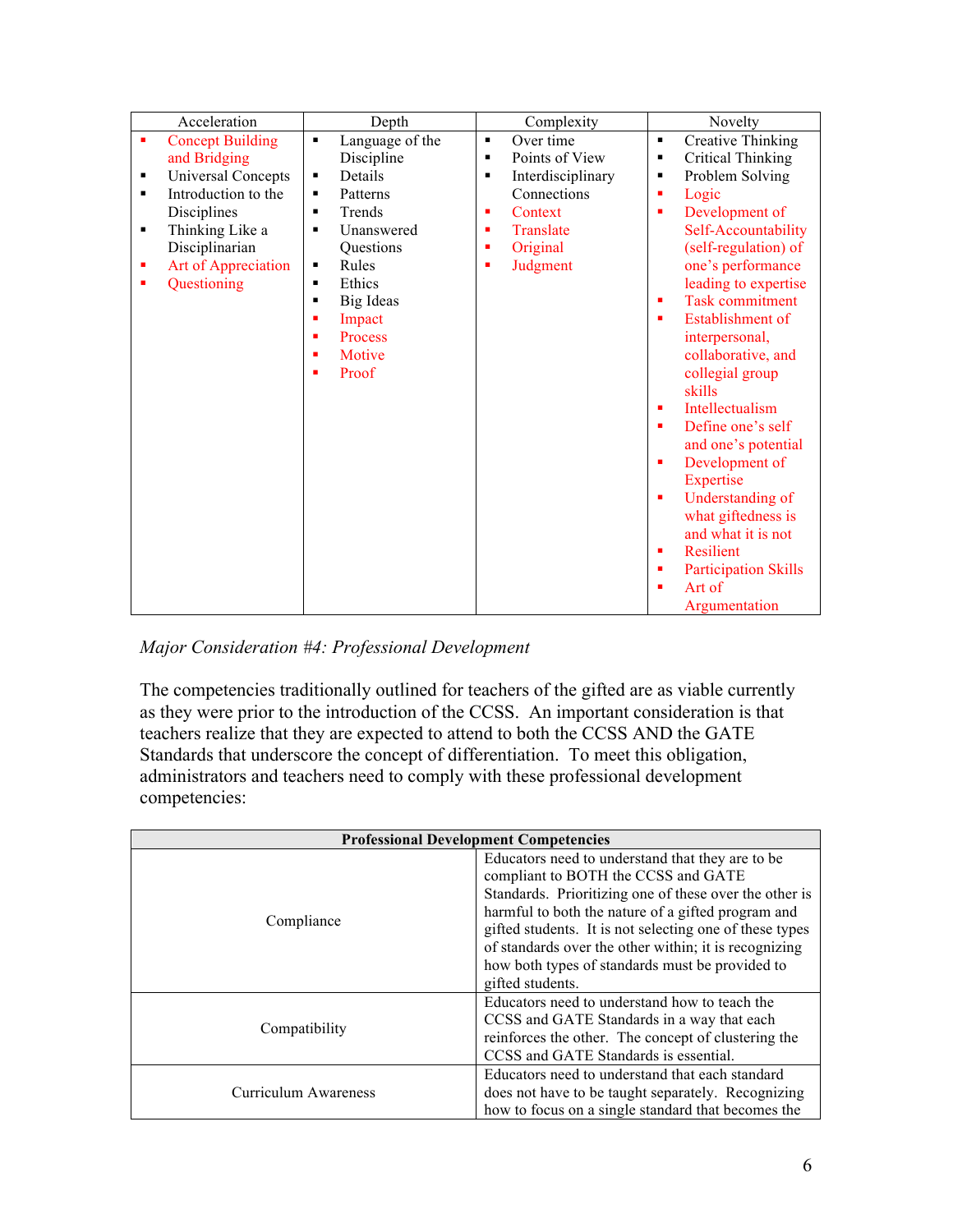|                                | focus for creating a set of standards will be          |
|--------------------------------|--------------------------------------------------------|
|                                | important to the teaching and learning process. The    |
|                                | concept of teaching each of the standards as           |
|                                | separate entities or one at a time must be             |
|                                | reconsidered in order to promote the learning of       |
|                                | standards that complement and reinforce each other.    |
|                                | Educators need to understand that the standards        |
|                                | need to be taught using appropriate instructional      |
|                                | strategies that are aligned to the skill or content    |
| <b>Instructional Awareness</b> | within the standard and the learning traits of the     |
|                                | gifted. Direct instruction, inquiry, and independent   |
|                                | study need to be considered as appropriate             |
|                                | alternative instructional strategies.                  |
|                                | Educators need to understand that there are always     |
|                                | options to adjust the teaching of the standards to the |
| Creativity                     | needs, interests, and abilities of the students within |
|                                | the context of the classroom.                          |
|                                | Educators need to understand the differences           |
|                                | between attaining mastery of the skills and content    |
|                                | described within the standards and the concept of      |
| Assessment                     | evidencing improvement of "growth." It must be         |
|                                | recognized that mastery of many of the skills of       |
|                                | critical thinking and problem solving are life-long    |
|                                | pursuits.                                              |
|                                |                                                        |

*Major Consideration #5: Curriculum and Instruction*

The preparation to design curriculum and the instructional methodology to teach the curriculum are dependent on teachers assuming the role of professional decision-makers. The first step is to assess the needs of the students with respect to their current achievement level and the defined goals they are expected to attain as gifted students. Assessment data becomes the basis to examine and respond to these questions before any decisions regarding differentiation can be determined:

- ! Given the CCSS, what facet/element of the standard needs to be **reinforced** because it is not fully achieved?
- ! What facet/element of the CCSS needs to be **replaced** because it has been learned by a dimension of the GATE Standards?
- ! What facet/element of the CCSS needs to be **extended** with dimensions of the GATE standards?

#### **Decision Making – Differentiating the CCSS**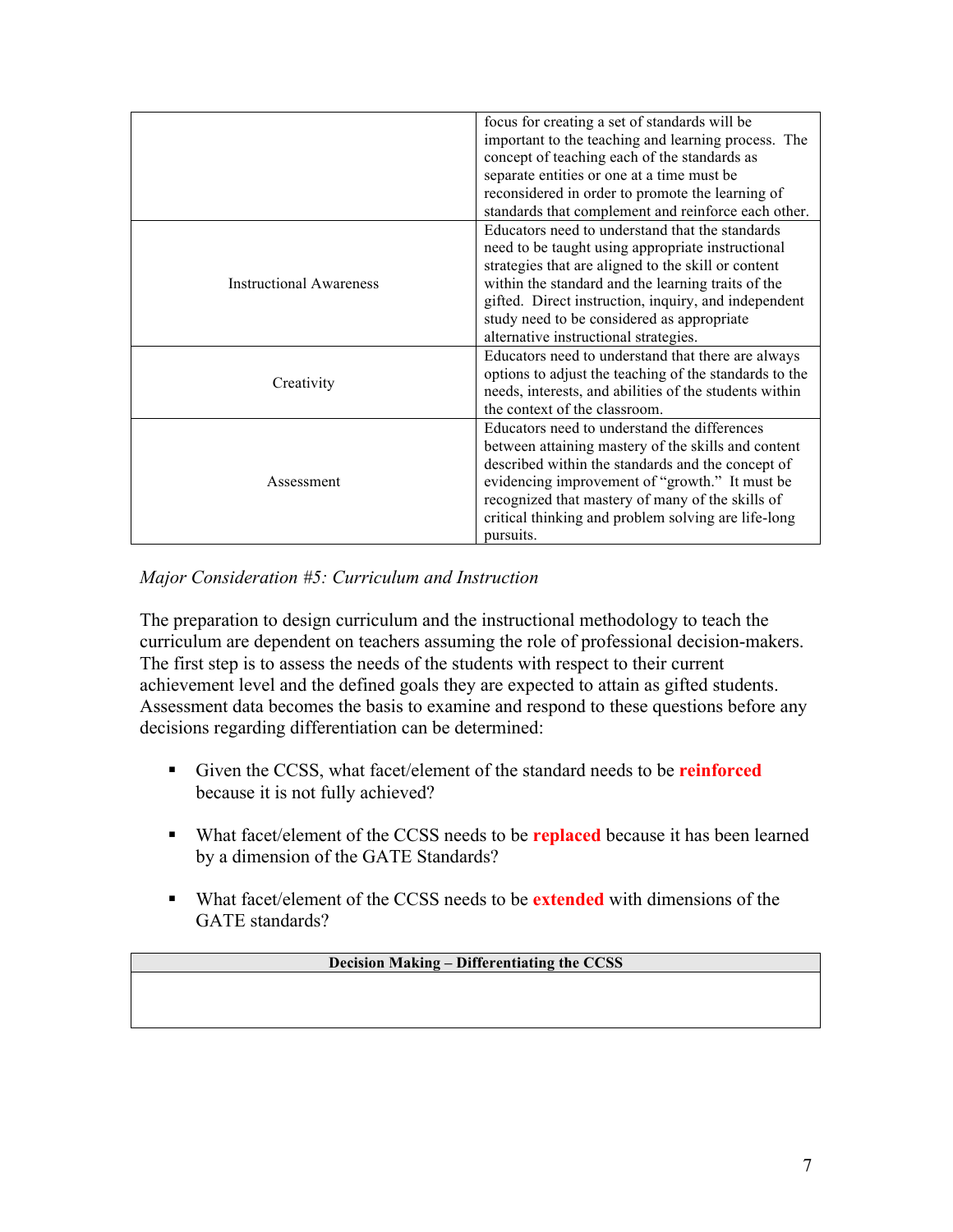

The concept of clustering is one means to facilitate the teaching of both the CCSS AND GATE Standards. Either a CCSS or GATE Standard can become a centerpiece or focus of the cluster. The selection of additional standards that are compatible to the major or focus standard form the cluster. The "clustering of standards" approach enables teachers to form a set of standards that coexist to achieve a simultaneous goal: meeting the expectations of the core in a differentiated manner appropriate to gifted students. Following are worked examples of two different concepts of clustering the CCSS and the differentiated elements of the GATE Standards.

#### **Decision Making – Differentiating the CCSS: A Worked Example**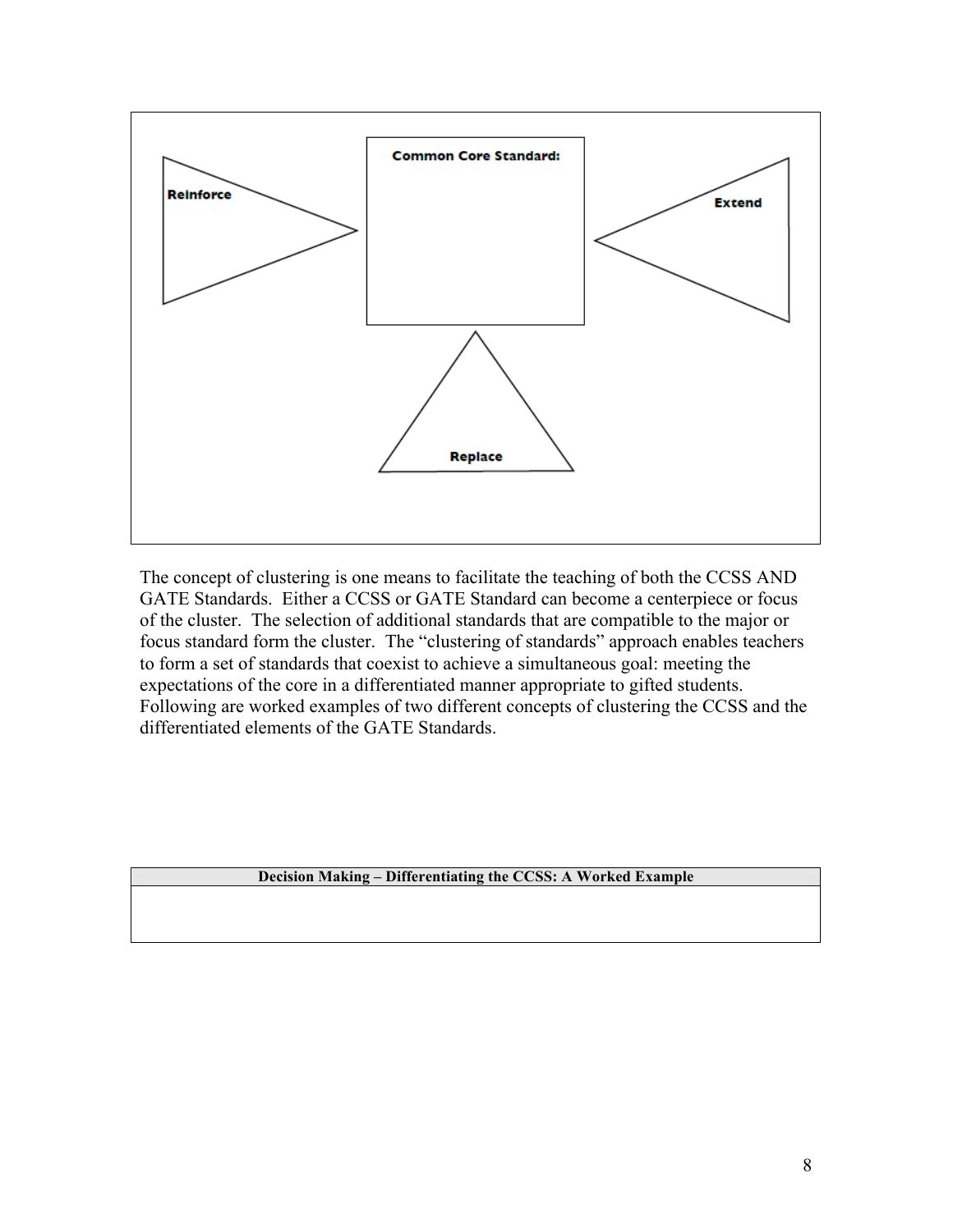



**Clustering to Differentiate – Differentiated Elements to CCSS**

Think Like a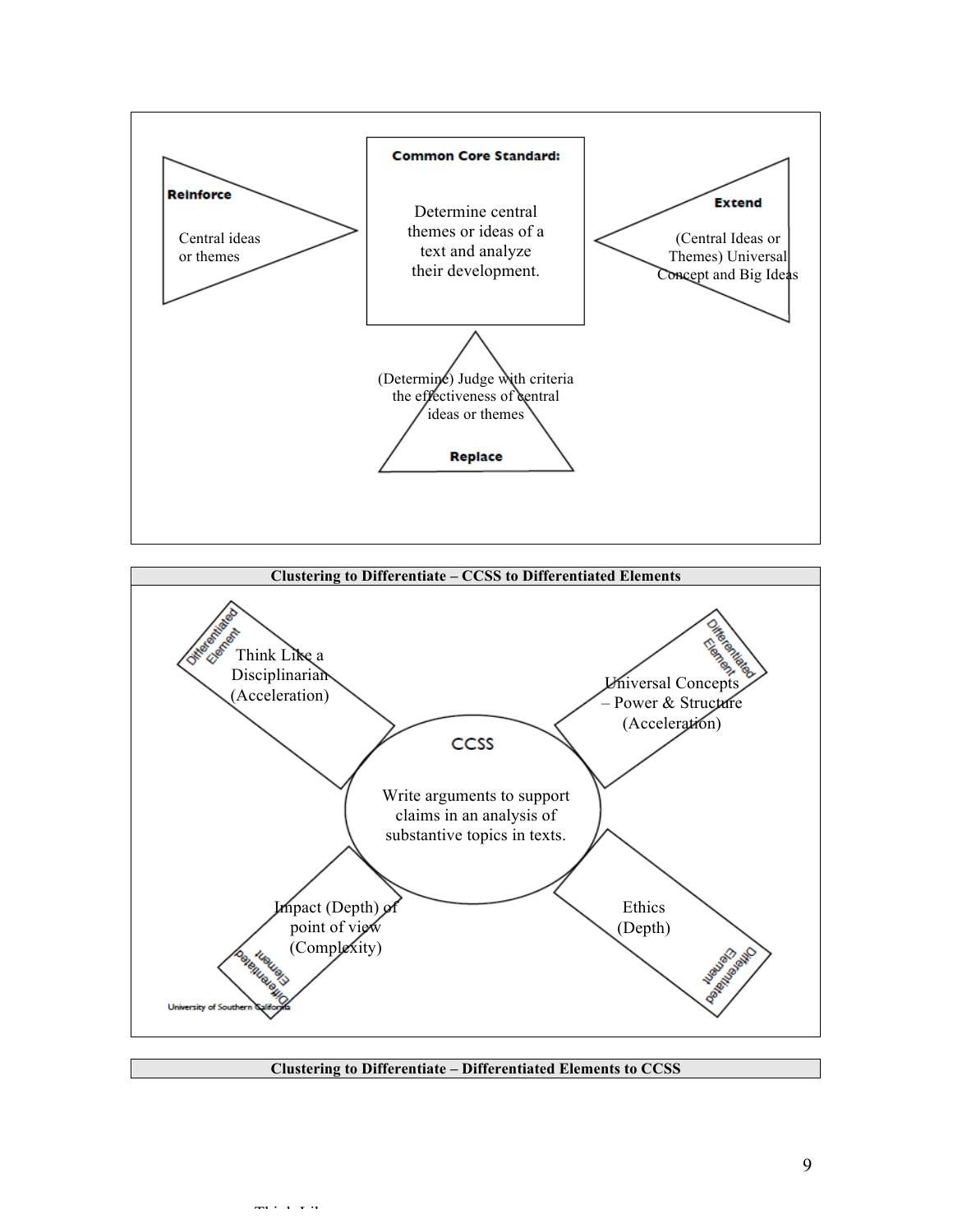

*From the CCSS to Differentiation*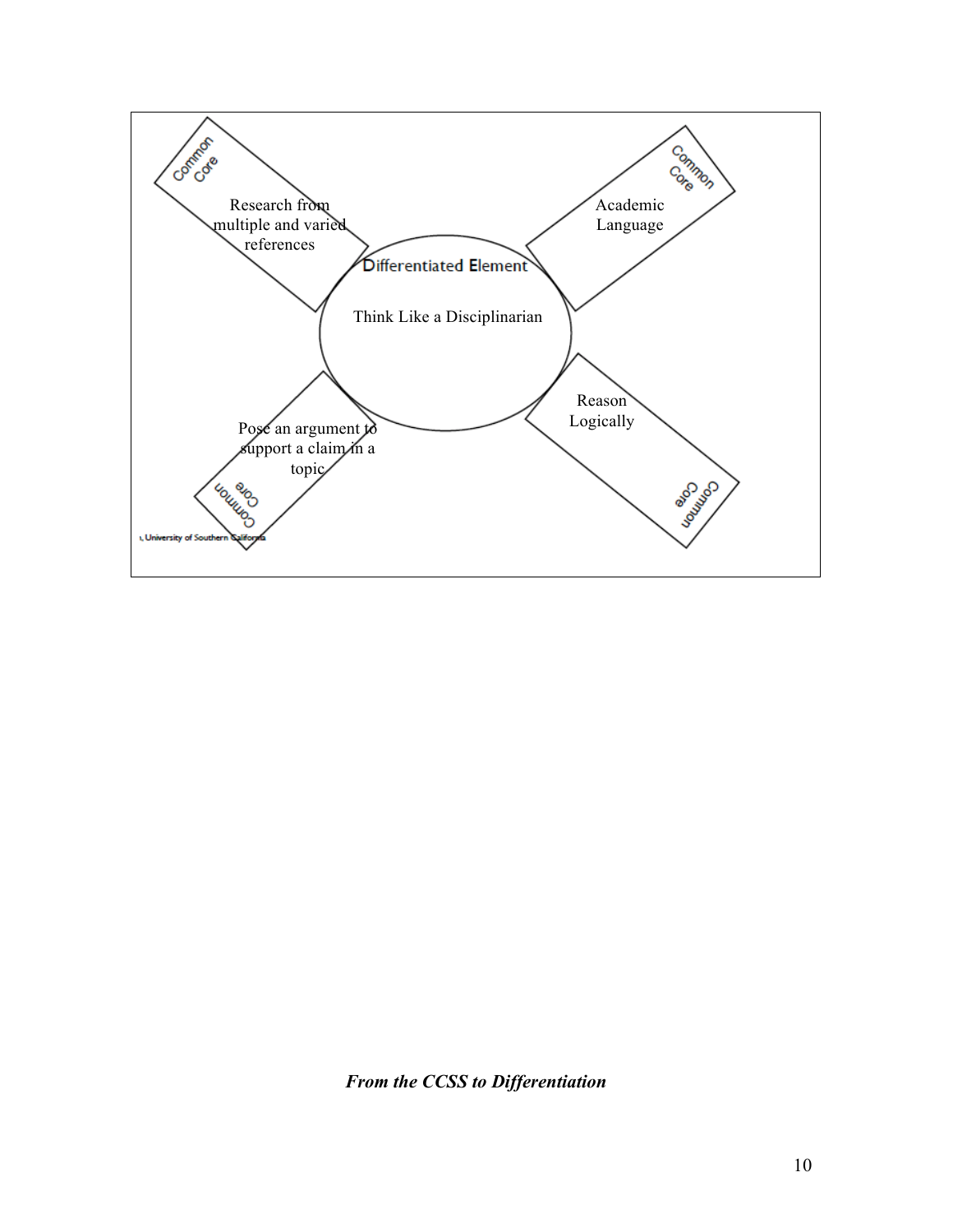The examples that follow are illustrations of how a given CCSS can be redesigned so it is differentiated to meet the needs of gifted students. While educators have **rewritten** the CCSS to respond to a given population of learners, the CAG decided to **embed** the elements or dimensions of differentiation within the existing CCSS. This model of curriculum modification reinforces the relationship between the CCSS and the GATE Standards. It also requires **elaboration** of the dimensions of a differentiated curriculum. Note that the specific elements to differentiate the CCSS have been identified within the context of the CCSS in a separate chart. Two charts describing the pre and post differentiation are shown. Each chart is based on the features of a learning objective. The first chart outlines the anchor standard as it is presented in the CCSS. The second chart represents the extensions and elaborations to the standards generated by the CAG.

#### *Examples:*

Common Core Reading – Anchor Standard for Reading #1:

Original – Read closely to determine what the text says explicitly and to make logical inferences from it; cite specific textual evidence when writing or speaking to support conclusions drawn from the text.

Differentiated – Read closely to determine what the text says explicitly and to make logical inferences from it; cite patterns and trends as textual evidence, and write or speak your conclusions from the point of view of a literary critic. Consider a set of factual, analytic, or valuative questions to support your role as a literary critic.

| <b>Common Core Standard</b> |                 |          |                |  |
|-----------------------------|-----------------|----------|----------------|--|
| Thinking Skill              | Content         | Resource | Product        |  |
| Cite                        | Text inferences | Any text | Write or speak |  |
| Determine                   |                 |          |                |  |
| Draw conclusions            |                 |          |                |  |
| Make inferences             |                 |          |                |  |
| Logic                       |                 |          |                |  |
|                             |                 |          |                |  |
|                             |                 |          |                |  |

| <b>Elements of Differentiation</b> |                                                                  |          |                                 |  |
|------------------------------------|------------------------------------------------------------------|----------|---------------------------------|--|
| Thinking Skill                     | Content                                                          | Resource | Product                         |  |
|                                    | Patterns<br>Trends<br>Role of a Literary Critic<br>Point of View |          | Questions of Literary<br>Critic |  |

Common Core Reading – Anchor Standard for Reading #2:

Original – Determine central ideas or themes of a text and analyze their development; summarize the key supporting details and ideas.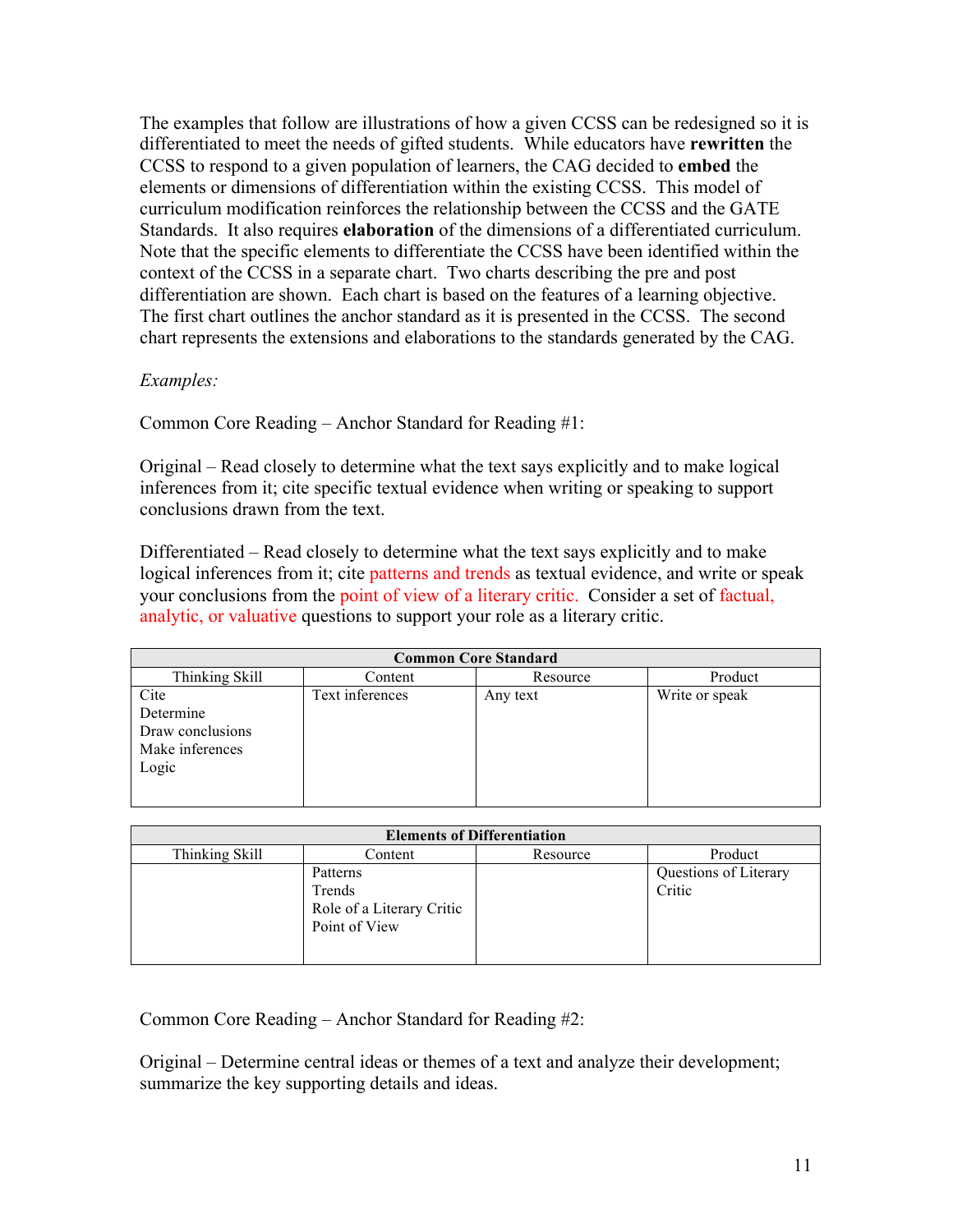Differentiated – Determine central ideas or themes of a text using a universal concept and determine its relevance to the text; summarize the key supporting details and ideas in a graphic that translates written text into graphic form.

| <b>Common Core Standard</b>       |                                     |          |                 |
|-----------------------------------|-------------------------------------|----------|-----------------|
| Thinking Skill                    | Content                             | Resource | Product         |
| Determine<br>Analyze<br>Summarize | The development of<br>central theme | Any text | Written summary |

| <b>Elements of Differentiation</b> |                                           |                              |                                                        |
|------------------------------------|-------------------------------------------|------------------------------|--------------------------------------------------------|
| Thinking Skill                     | Content                                   | Resources                    | Product                                                |
| Determine the relevance            | Universal Concept<br>Details<br>Translate | Multiple and varied<br>texts | Graphic representation<br>that summarizes the<br>texts |

Common Core Reading – Anchor Standard for Reading #3:

Original – Analyze how and why individuals, events, and ideas develop and interact over the course of a text.

Differentiated – Describe the impact of context on how and why individuals, events, and ideas develop and interact over the course of a text. Assume the role of one of the individuals in the text and write a personal narrative from their point of view.

| <b>Common Core Standard</b> |                                              |          |         |
|-----------------------------|----------------------------------------------|----------|---------|
| Thinking Skill              | Content                                      | Resource | Product |
| Analyze<br>Interact         | Development and<br>interaction of ideas in a | Any text |         |
|                             | text                                         |          |         |

| <b>Elements of Differentiation</b> |               |          |                          |
|------------------------------------|---------------|----------|--------------------------|
| Thinking Skill                     | Content       | Resource | Product                  |
| Describe                           | Impact        | Any text | Personal narrative from  |
| Assume the role                    | Context       |          | the character's point of |
|                                    | Point of view |          | view                     |
|                                    |               |          |                          |

Common Core Reading – Anchor Standard for Reading #4:

Original – Interpret words and phrases as they are used in a text, including determining technical, connotative, and figurative meanings, and analyze how specific word choices shape meaning or tone.

Differentiated – Interpret words and phrases as they are used in a text, including determining technical, connotative, and figurative meanings, and determine how the language of the discipline in various contexts impacts ethics, perspective, and motive.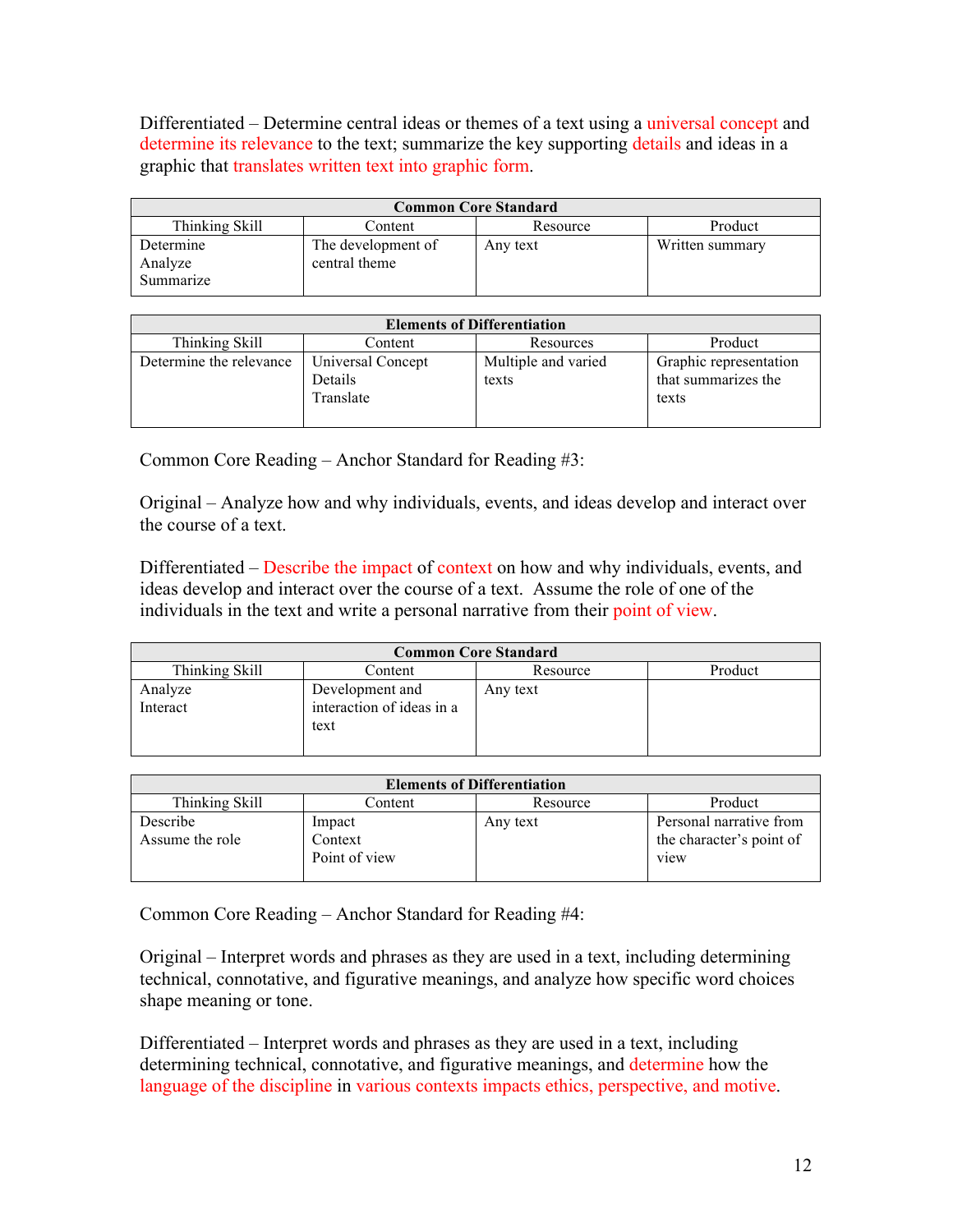Select a technical, connotative, or figurative word or phrase and embed it within the context of a creative story or original work.

| <b>Common Core Standard</b> |                                            |          |         |
|-----------------------------|--------------------------------------------|----------|---------|
| Thinking Skill              | Content                                    | Resource | Product |
| Interpret<br>Analyze        | How word choice shape<br>meaning in a text | Any text |         |

| <b>Elements of Differentiation</b> |                 |                       |                |
|------------------------------------|-----------------|-----------------------|----------------|
| Thinking Skill                     | Content         | Resources             | Product        |
| Interpret                          | Context         | Various types of text | Creative story |
| Determine                          | Ethics          |                       |                |
|                                    | Perspective     |                       |                |
|                                    | Motive          |                       |                |
|                                    | Language of the |                       |                |
|                                    | Discipline      |                       |                |

Common Core Reading – Anchor Standard for Reading #5:

Original – Analyze the structure of texts, including how specific sentences, paragraphs, and larger portions of the text (e.g., a section, chapter, scene, or stanza) relate to each other and the whole.

Differentiated – Analyze the structure (universal concept) of texts against the big idea: Structure has purpose and provides meaning. Include how specific sentences, paragraphs, and larger portions of the text (e.g., a section, chapter, scene, or stanza) represent details and patterns that illustrate the relationship between parts and their whole. Define a set of rules that illustrate this relationship.

| <b>Common Core Standard</b> |                          |          |         |
|-----------------------------|--------------------------|----------|---------|
| Thinking Skill              | Content                  | Resource | Product |
| Analyze                     | Relationship of parts to | Any text |         |
| Relate                      | whole in text structure  |          |         |
|                             |                          |          |         |

| <b>Elements of Differentiation</b> |                            |                        |                          |
|------------------------------------|----------------------------|------------------------|--------------------------|
| Thinking Skill                     | Content                    | Resources              | Product                  |
| Analyze                            | Relationship of text       | Multiple types of text | Generation of rules that |
| Illustrate                         | structures to the big idea |                        | prove the big idea       |
| Define                             | Details                    |                        |                          |
|                                    | Patterns                   |                        |                          |
|                                    | Rules                      |                        |                          |
|                                    | Universal Concept          |                        |                          |

Common Core Reading – Anchor Standard for Reading #6:

Original – Assess how point of view or purpose shapes the content and style of a text.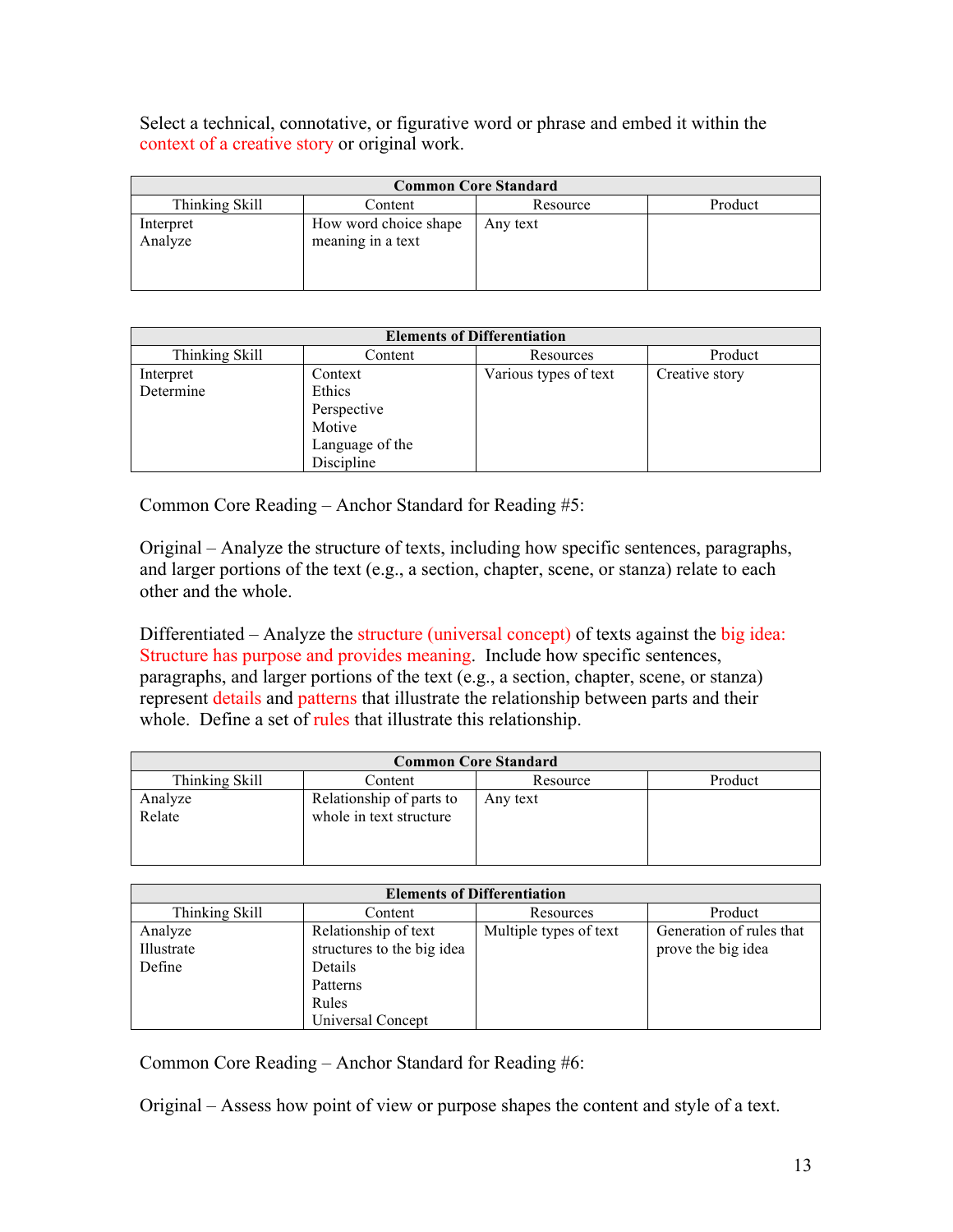Differentiated – Judge with criteria how the language of the discipline and point of view or purpose shapes the content and style of two texts within the same genre (Side-by-Side Reading). Research literary reviews and write a literary review reflective of the style of the genre.

| <b>Common Core Standard</b> |                                       |          |         |
|-----------------------------|---------------------------------------|----------|---------|
| Thinking Skill              | Content                               | Resource | Product |
| Assess                      | Point of view and<br>author's purpose | Any text |         |

| <b>Elements of Differentiation</b>                |                                                |                                                 |                                             |
|---------------------------------------------------|------------------------------------------------|-------------------------------------------------|---------------------------------------------|
| Thinking Skill                                    | Content                                        | Resources                                       | Product                                     |
| Judge with criteria<br>Research Skills<br>Compare | Language of the<br>Discipline<br>Point of View | Side-by-Side reading<br><b>Literary Reviews</b> | Literary Reviewin the<br>style of the genre |

Common Core Reading – Anchor Standard for Reading #7:

Original – Integrate and evaluate content presented in diverse media and formats, including visually and quantitatively, as well as in words.

Differentiated – Judge with criteria the motive and potential judgment or logic of specific content expressed in written (text), visual (graphics, video), and quantitative (charts, graphs) formats. Take a position regarding the impact of these media and formats to the delivery of the meaning of the content.

| <b>Common Core Standard</b> |                                  |               |         |
|-----------------------------|----------------------------------|---------------|---------|
| Thinking Skill              | Content                          | Resources     | Product |
| Integrate<br>Evaluate       | Strength of content<br>presented | Diverse media |         |

| <b>Elements of Differentiation</b>          |                              |                               |                                                             |
|---------------------------------------------|------------------------------|-------------------------------|-------------------------------------------------------------|
| Thinking Skill                              | Content                      | Resources                     | Product                                                     |
| Judge with criteria<br>Art of Argumentation | Motive<br>Judgment<br>Impact | Various presentation<br>forms | Art of Argumentation $-$<br>Select and Defend a<br>Position |

Common Core Reading – Anchor Standard for Reading #8:

Original – Delineate and evaluate the argument and specific claims in a text, including the validity of the reasoning as well as the relevance and sufficiency of the evidence.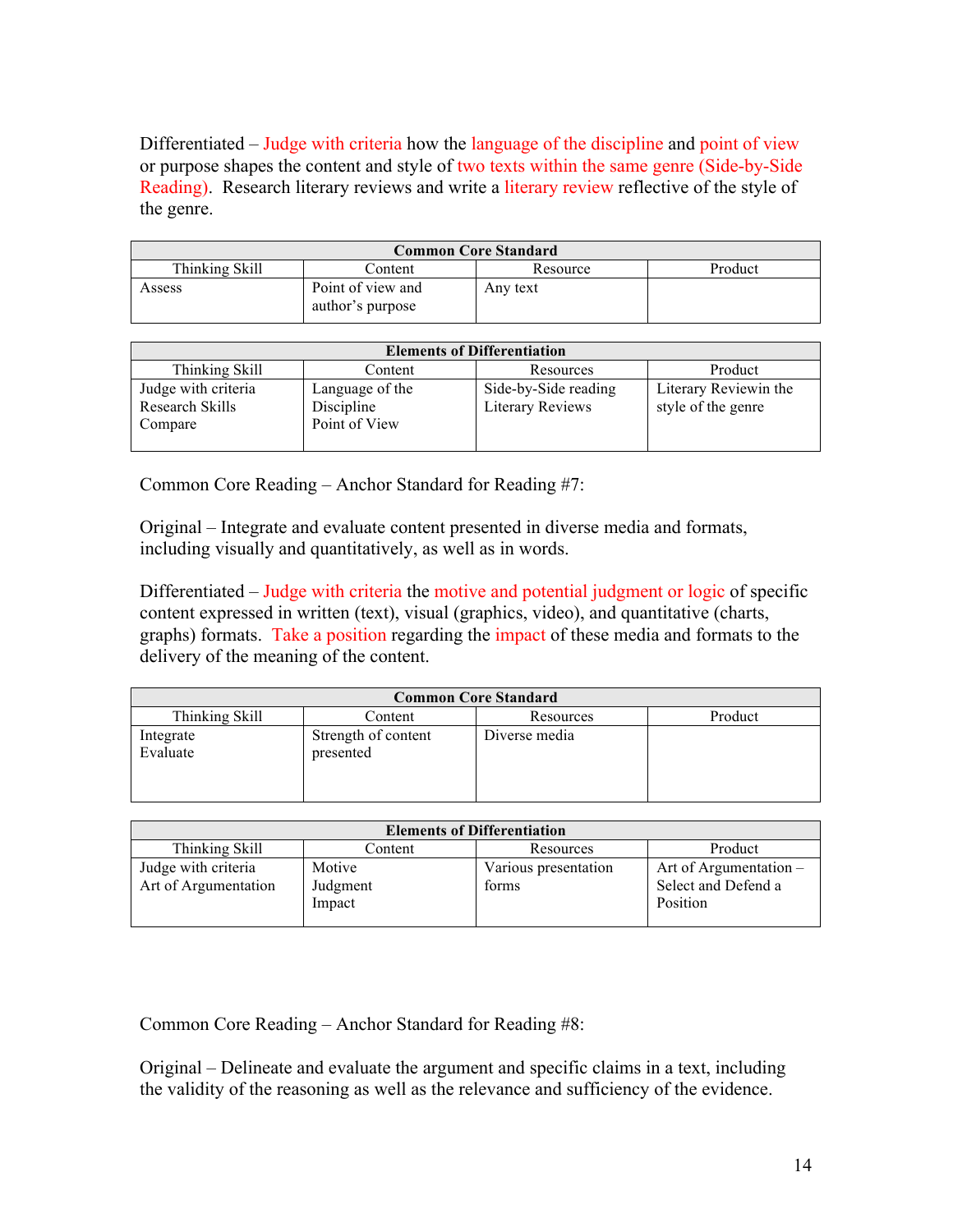Differentiated – Prove with evidence an argument and/or specific claim in two or more texts in the same genre. Trace the authenticity of the logical reasoning for the argument and/or claim and support the reasoning with research-cited evidence that either supports or negates the argument and/or claim. Establish a set of criteria that could be used to validate any argument or specific claim in a text from your point of view.

| <b>Common Core Standard</b> |                                     |          |                     |
|-----------------------------|-------------------------------------|----------|---------------------|
| Thinking Skill              | Content                             | Resource | Product             |
| Delineate<br>Evaluate       | Validity of claims<br>within a text | Any text | Outline an argument |

| <b>Elements of Differentiation</b> |                   |                           |                          |
|------------------------------------|-------------------|---------------------------|--------------------------|
| Thinking Skill                     | Content           | Resources                 | Product                  |
| Prove with evidence                | Logical Reasoning | Multiple texts within the | Generate and             |
| Cite                               | Point of View     | same genre                | substantiate an argument |
| Support                            | Details           |                           | from your point of view  |
| Validate                           |                   |                           |                          |

Common Core Reading – Anchor Standard for Reading #9:

Original – Analyze how two or more texts address similar themes or topics in order to build knowledge or to compare the approaches the authors take.

Differentiated – Determine the relevance of how a classical and contemporary text address a universal concept (power, change, conflict) in order to build knowledge that compares the approaches the authors take and their impact on different contexts (time, place, location). Write a brief article from the perspective of a historian that illustrates the importance of context in literature.

| <b>Common Core Standard</b> |                                         |                   |         |
|-----------------------------|-----------------------------------------|-------------------|---------|
| Thinking Skill              | Content                                 | Resources         | Product |
| Analyze<br>Compare          | Common themes across<br>different texts | Two or more texts |         |
|                             |                                         |                   |         |

| <b>Elements of Differentiation</b> |                   |                   |                     |
|------------------------------------|-------------------|-------------------|---------------------|
| Thinking Skill                     | Content           | Resources         | Product             |
| Determine the relevance            | Universal Concept | Classic and       | Perspective article |
|                                    | Impact            | contemporary text |                     |
|                                    | Context           |                   |                     |
|                                    | Thinking Like a   |                   |                     |
|                                    | Disciplinarian    |                   |                     |
|                                    | Perspective       |                   |                     |

Common Core Reading – Anchor Standard for Reading #10: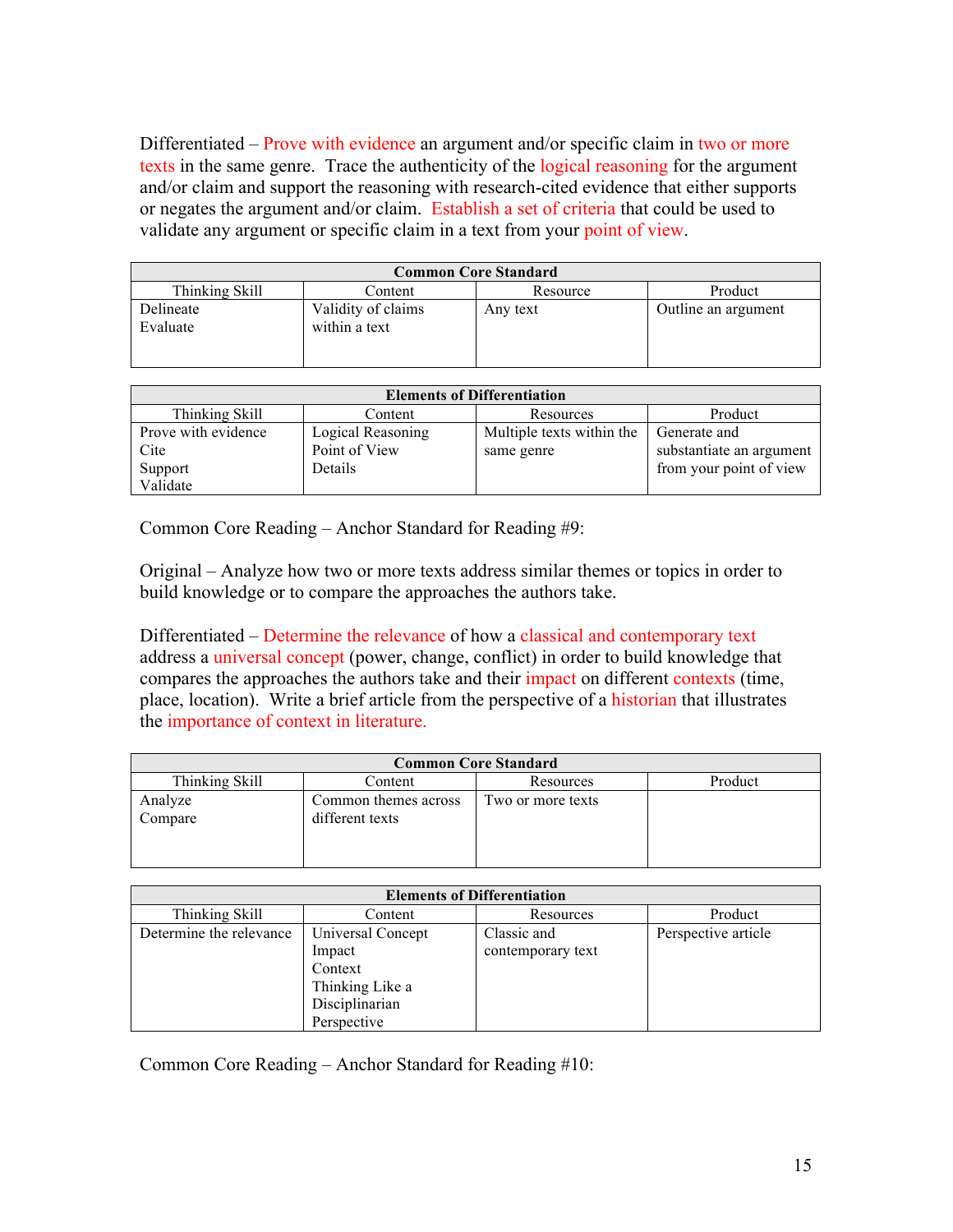Original – Read and comprehend complex literary and informational texts independently and proficiently.

Differentiated – Conduct a brief independent study using a self-selected series of literary or informational texts. Read for depth and complexity: patterns, trends, motive, overtime, and big ideas found across the series.

| <b>Common Core Standard</b> |                                      |                                    |                                  |
|-----------------------------|--------------------------------------|------------------------------------|----------------------------------|
| Thinking Skill              | Content                              | Resource                           | Product                          |
| Read<br>Comprehend          | Independent<br>comprehension of text | Literary and<br>informational text | Correct comprehension<br>of text |

| <b>Elements of Differentiation</b> |                          |                           |                          |
|------------------------------------|--------------------------|---------------------------|--------------------------|
| Thinking Skill                     | Content                  | Resources                 | Product                  |
| Research Skills                    | <b>Independent Study</b> | Self-selected series of   | <b>Independent Study</b> |
|                                    | Details                  | literary or informational | project                  |
|                                    | Patterns                 | texts                     |                          |
|                                    | Trends                   |                           |                          |
|                                    | Motive                   |                           |                          |
|                                    | Over time                |                           |                          |
|                                    | Big Ideas                |                           |                          |

Common Core – Anchor Standard for Writing #1:

Original – Write arguments to support claims in an analysis of substantive topics or texts, using valid reasoning and relevant and sufficient evidence.

Differentiated – Outline a set of arguments for different purposes (opinion, advice, persuasion) to support claims in a substantive topic across the disciplines, using logical reasoning and relevant and sufficient evidence that is cited in the outline.

| <b>Common Core Standard</b> |                                      |                          |                  |
|-----------------------------|--------------------------------------|--------------------------|------------------|
| Thinking Skill              | Content                              | Resources                | Product          |
| Write<br>Analyze            | Use of evidence to<br>support claims | Relevant topics or texts | Written argument |

| <b>Elements of Differentiation</b> |                                             |                                |                                                            |
|------------------------------------|---------------------------------------------|--------------------------------|------------------------------------------------------------|
| Thinking Skill                     | Content                                     | Resources                      | Product                                                    |
| Outline<br>Logical Reasoning       | Interdisciplinary<br>Connections<br>Purpose | Interdisciplinary<br>materials | Written outline using<br>logical reasoning and<br>evidence |

Common Core – Anchor Standard for Writing #2: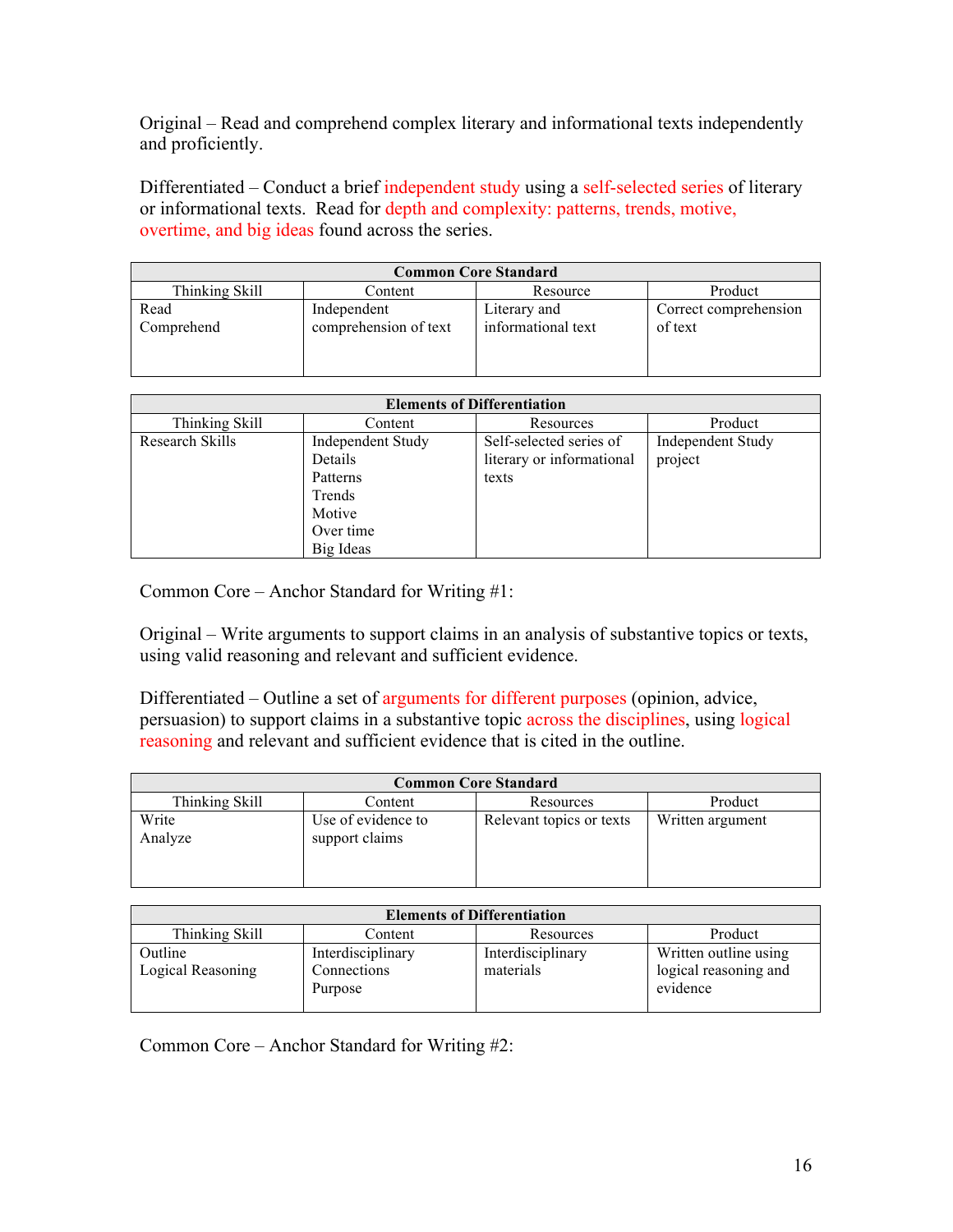Original – Write informative/explanatory texts to examine and convey complex ideas and information clearly and accurately through the effective selection, organization, and analysis of content.

Differentiated – Examine discipline-specific informative/explanatory text in order to determine the patterns and rules of organizing information unique to that discipline. Write an original informative/explanatory essay that examines and conveys complex concepts clearly and accurately from the disciplinarians perspectives.

| <b>Common Core Standard</b> |                         |                  |                        |
|-----------------------------|-------------------------|------------------|------------------------|
| Thinking Skill              | Content                 | Resource         | Product                |
| Write                       | Convey complex ideas    | Informative or   | Written informative or |
| Convey                      | and information clearly | explanatory text | explanatory text that  |
|                             |                         |                  | conveys information    |
|                             |                         |                  |                        |

| <b>Elements of Differentiation</b> |                                                      |                     |                   |
|------------------------------------|------------------------------------------------------|---------------------|-------------------|
| Thinking Skill                     | Content                                              | Resources           | Product           |
| Examine                            | Patterns                                             | Discipline-specific | Write an original |
| Determine                          | Rules                                                | informative or      | informative or    |
| Write                              | Study of the Discipline<br>Original<br>Point of View | explanatory texts   | explanatory text  |

Common Core – Anchor Standard for Writing #3:

Original – Write narratives to develop real or imagined experiences or events using effective technique, well-chosen details, and well-structured event sequences.

Differentiated – Define the details and patterns that distinguish the similarities and differences between narratives such as a story, chronicle, tale, account, and history. Self select a form of narrative to develop real or imagined experiences or events using creative thinking skills such as: modify/magnify, substitute, rearrange, combine, add-to.

| <b>Common Core Standard</b> |                                |                         |                    |
|-----------------------------|--------------------------------|-------------------------|--------------------|
| Thinking Skill              | Content                        | Resources               | Product            |
| Write<br>Develop            | Well-constructed<br>narratives | Real or imagined events | Written narratives |

| <b>Elements of Differentiation</b> |          |                         |                           |
|------------------------------------|----------|-------------------------|---------------------------|
| Thinking Skill                     | Content  | Resources               | Product                   |
| Define                             | Details  | Various narratives:     | Utilize creative thinking |
| Distinguish similarities           | Patterns | story, chronicle, tale, | skills as the stimulus to |
| and differences                    |          | account, history        | write a self-selected     |
| Develop                            |          |                         | narrative.                |
| Creative Thinking                  |          |                         |                           |
| Skills: combine                    |          |                         |                           |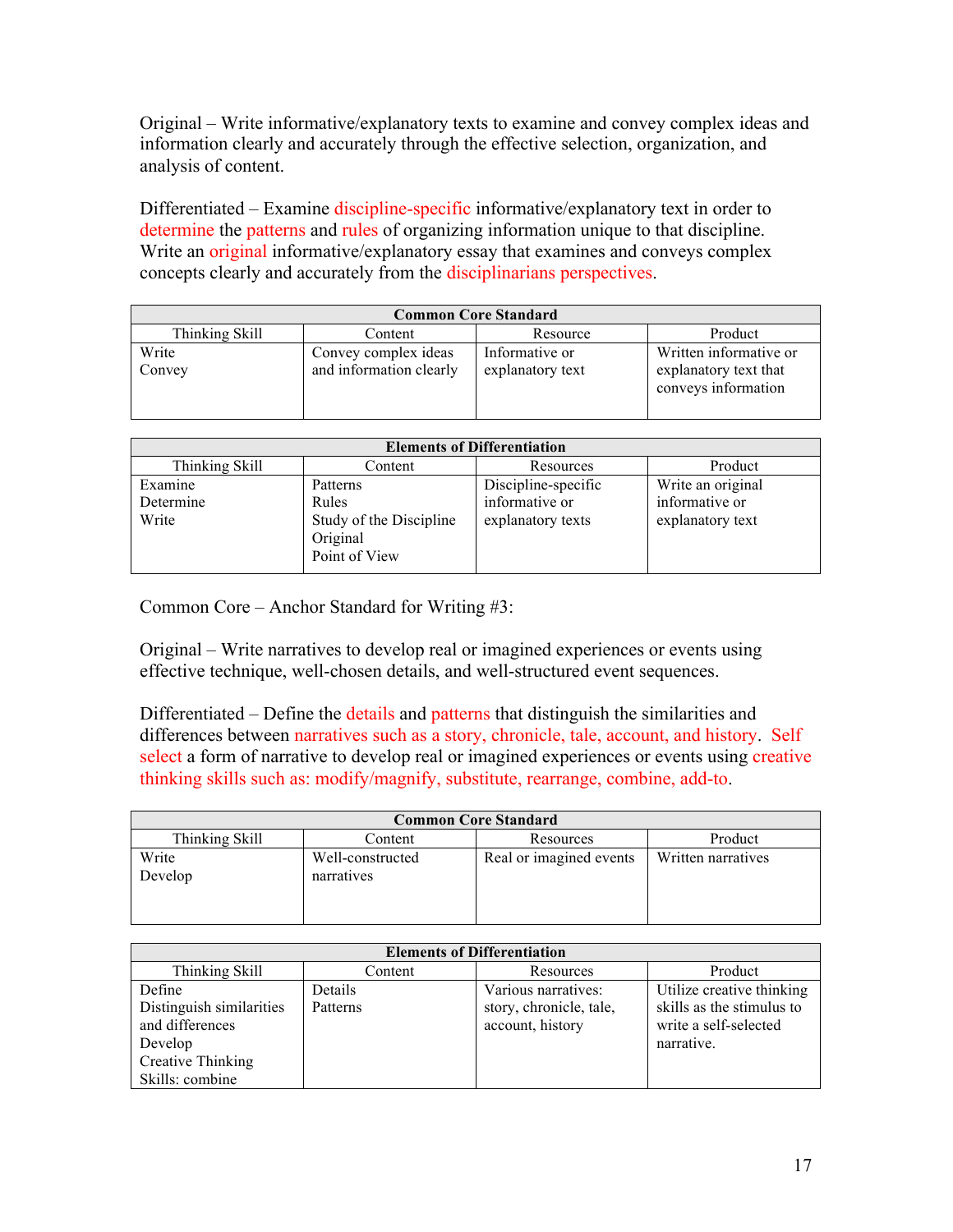Common Core – Anchor Standard for Writing #4:

Original – Produce clear and coherent writing in which the development, organization, and style are appropriate to task, purpose, and audience.

Differentiated – Produce clear and coherent writing in which the development, organization, and style are appropriate to a self-selected role of a disciplinarian such as: anthropologist, physicist, mathematician, engineer, graphic artist, etc., and the audience, task, or purpose that are members of that field.

| <b>Common Core Standard</b> |                         |          |                |  |
|-----------------------------|-------------------------|----------|----------------|--|
| Thinking Skill              | Content                 | Resource | Product        |  |
| Write                       | Alignment between task, |          | Writing sample |  |
| Produce                     | purpose, and audience   |          |                |  |

| <b>Elements of Differentiation</b> |                         |                          |                                        |
|------------------------------------|-------------------------|--------------------------|----------------------------------------|
| Thinking Skill                     | Content                 | Resources                | Product                                |
| Produce                            | Self-selected role of a | Examples of discipline-  | Writing sample targeted                |
| Write                              | disciplinarian          | specific writing prompts | at a specific disciplinary<br>audience |
|                                    |                         |                          |                                        |

Common Core – Anchor Standard for Writing #5:

Original – Develop and strengthen writing as needed by planning, revising, editing, rewriting, or trying a new approach.

Differentiated – Prove with evidence the Big Idea: Systems are made of parts that work together for a purpose by analyzing the following steps of writing: planning, revising, editing, or rewriting. Self select something that needs/wants to be rewritten, map your new course of action, and edit and rewrite.

| <b>Common Core Standard</b> |                                    |               |                 |
|-----------------------------|------------------------------------|---------------|-----------------|
| Thinking Skill              | Content                            | Resource      | Product         |
| Develop<br>Review           | Planning, editing, and<br>revising | Writing piece | Editing process |

| <b>Elements of Differentiation</b> |                               |                 |                                                            |
|------------------------------------|-------------------------------|-----------------|------------------------------------------------------------|
| Thinking Skill                     | Content                       | Resources       | Product                                                    |
| Prove with evidence<br>Analyze     | Big Idea<br>Universal Concept | Writing sources | Action plan for<br>planning, editing, and<br>revising work |

Common Core – Anchor Standard for Writing #6: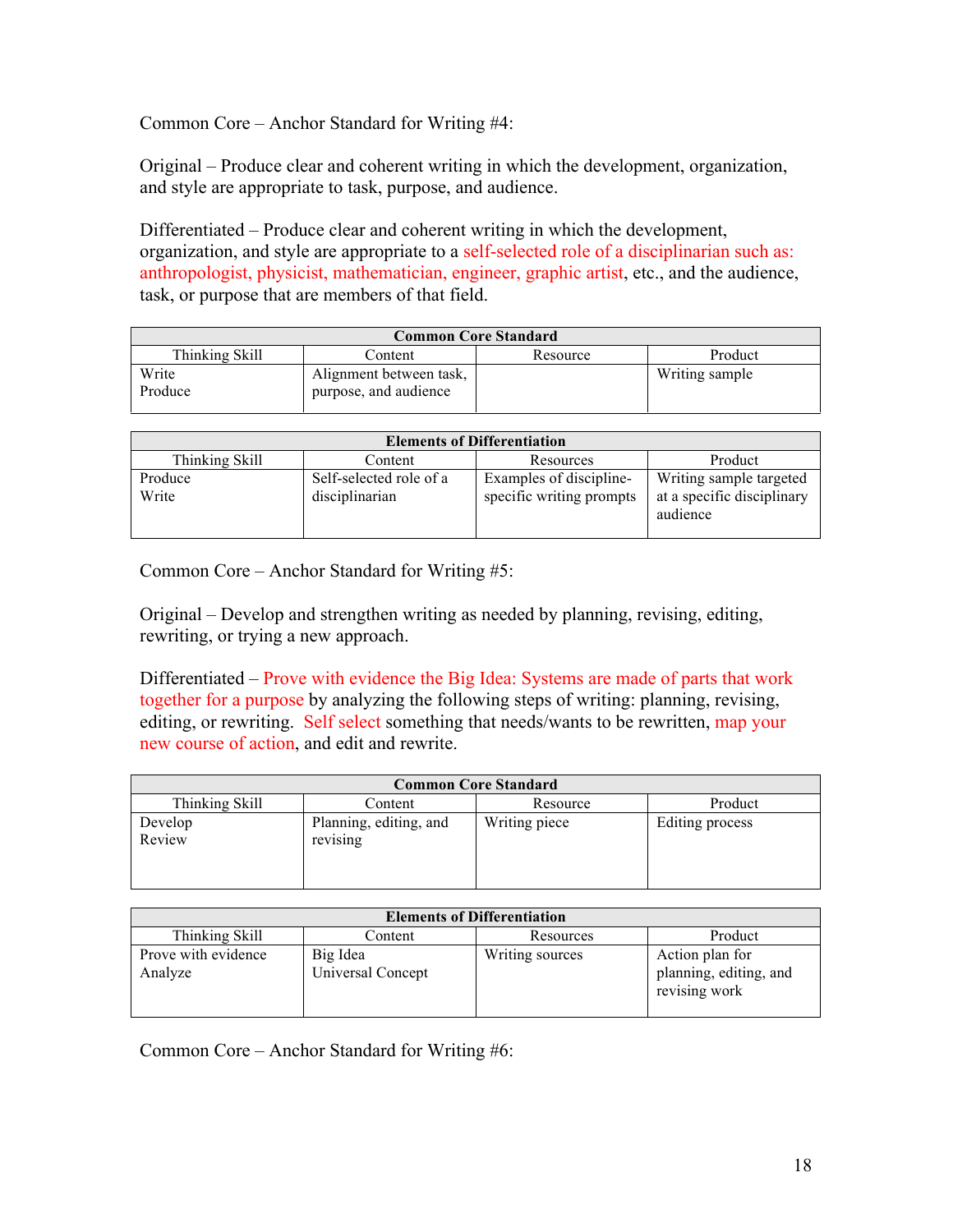Original – Use technology, including the Internet, to produce and publish writing and to interact and collaborate with others.

Differentiated – Analyze and evaluate criteria (details) and rules for multimedia publishing from multiple and varied sources. Interact and collaborate with others to use technology to produce and publish a writing project based upon the establish criteria. Analyze (compare/contrast) the multiple roles that peers have assumed in order to write and publish. Define the quality and accountability of the members of the group.

| <b>Common Core Standard</b> |                                                                 |                       |                |  |
|-----------------------------|-----------------------------------------------------------------|-----------------------|----------------|--|
| Thinking Skill              | Content                                                         | Resource              | Product        |  |
| Produce<br>Publish          | Interaction and<br>collaboration with<br>others through writing | Technology – Internet | Published work |  |

| <b>Elements of Differentiation</b> |                     |                       |                          |
|------------------------------------|---------------------|-----------------------|--------------------------|
| Thinking Skill                     | Content             | Resources             | Product                  |
| Analyze                            | Criteria (details)  | Multimedia publishing | Analysis of roles and    |
| (compare/contrast)                 | Rules               | from multiple         | responsibilities of self |
| Evaluate (determine the            | <b>Talent Teams</b> | disciplinary sources  | and group members to     |
| relevance, judge with              |                     |                       | collaborate              |
| criteria)                          |                     |                       |                          |

Common Core – Anchor Standard for Writing #7:

Original – Conduct short as well as more sustained research projects based on focused questions, demonstrating understanding of the subject under investigation.

Differentiated – Conduct either a short or sustained independent study that follows the traditional steps: (a) the selection and validation of the importance of the study, (b) the integration of the prompts of depth and complexity into a set of factual, analytic, and valuataive questions, (c) the gathering of information from multiple and varied references, applying specific skills of research (cite, paraphrase), (d) the organization of information, (e) the development of an authentic product, (f) the presentation of the information using multiple modalities, and (g) the self-assessment of the product using establish criteria.

| <b>Common Core Standard</b> |                                                         |          |                      |
|-----------------------------|---------------------------------------------------------|----------|----------------------|
| Thinking Skill              | Content                                                 | Resource | Product              |
| Conduct research            | Research based on<br>questions within a<br>subject area |          | Short research paper |

| <b>Elements of Differentiation</b>           |                                |  |  |  |  |
|----------------------------------------------|--------------------------------|--|--|--|--|
| $\cdot$ 11<br>$-1$<br>mı<br>SK1ll<br>hinking | ontent<br>Product<br>Resources |  |  |  |  |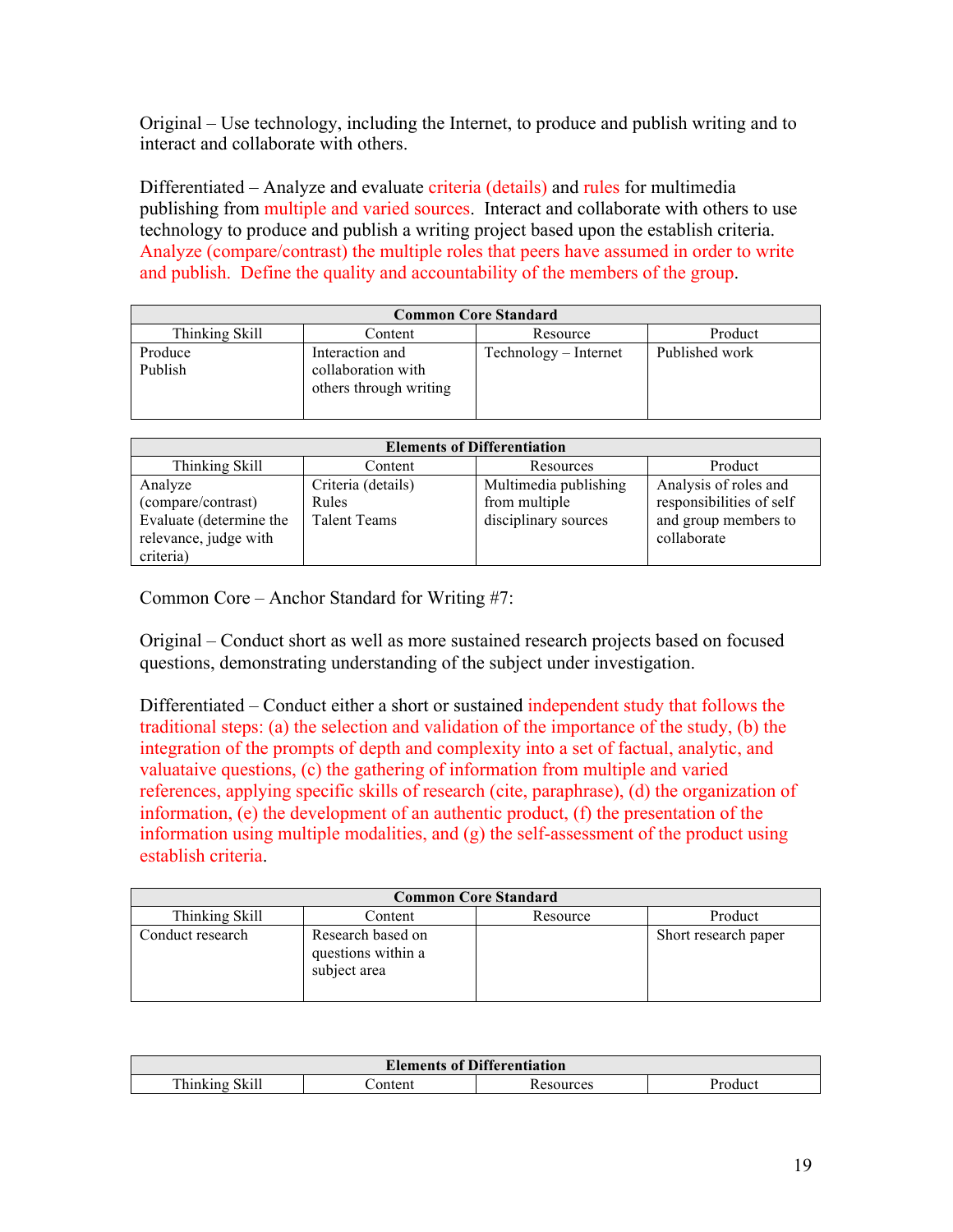| Define          | Steps of Independent | Many and varied          | Presentation of an     |
|-----------------|----------------------|--------------------------|------------------------|
| <b>Ouestion</b> | Study                | references to answer the | authentic product      |
| Organize        |                      | research questions       | aligned with the       |
|                 |                      |                          | research questions and |
|                 |                      |                          | discipline area        |

Common Core – Anchor Standard for Writing #8:

Original – Gather relevant information from multiple print and digital sources, assess the credibility and accuracy of each source, and integrate the information while avoiding plagiarism.

Differentiated – Assume the role of a lawyer to investigate the legal ramifications of intellectual property rights (including plagiarism). Write a legal brief that translates the meaning and *impact* of intellectual property rights for your peers. Include in your brief how intellectual property rights have changed over time and have been **influenced** by different points of view in technological advancements. Gather relevant information from multiple print and digital sources, assess the credibility and accuracy of each source, and integrate the information in a written document.

| <b>Common Core Standard</b> |                        |                    |         |
|-----------------------------|------------------------|--------------------|---------|
| Thinking Skill              | Content                | Resource           | Product |
| Gather information          | Relevancy and accuracy | Multiple print and |         |
| Assess information          | of information         | digital sources    |         |
| Integrate information       |                        |                    |         |
|                             |                        |                    |         |

| <b>Elements of Differentiation</b> |                   |                         |             |
|------------------------------------|-------------------|-------------------------|-------------|
| Thinking Skill                     | Content           | Resources               | Product     |
| Assume the role                    | Thinking Like a   | Multiple print and non- | Legal brief |
| Gather information                 | Disciplinarian    | print sources           |             |
| Investigate                        | Translates        |                         |             |
|                                    | Impact            |                         |             |
|                                    | Over time         |                         |             |
|                                    | Universal Concept |                         |             |
|                                    | Point of View     |                         |             |

Common Core – Anchor Standard for Writing #9:

Original – Draw evidence from literary or informational texts to support analysis, reflection, and research.

Differentiated – Prove with research and cited evidence (details and patterns) from literary or informational texts the Big Idea. Construct evidence from different points of view over time. Use the evidence collected to support the analysis, reflection, and research of new ideas.

| <b>Core Standard</b><br>tommon (                                                   |  |  |  |  |
|------------------------------------------------------------------------------------|--|--|--|--|
| $\cdot$ 11<br>T <sub>1</sub><br>content<br>hinking<br>Product<br>SK111<br>Resource |  |  |  |  |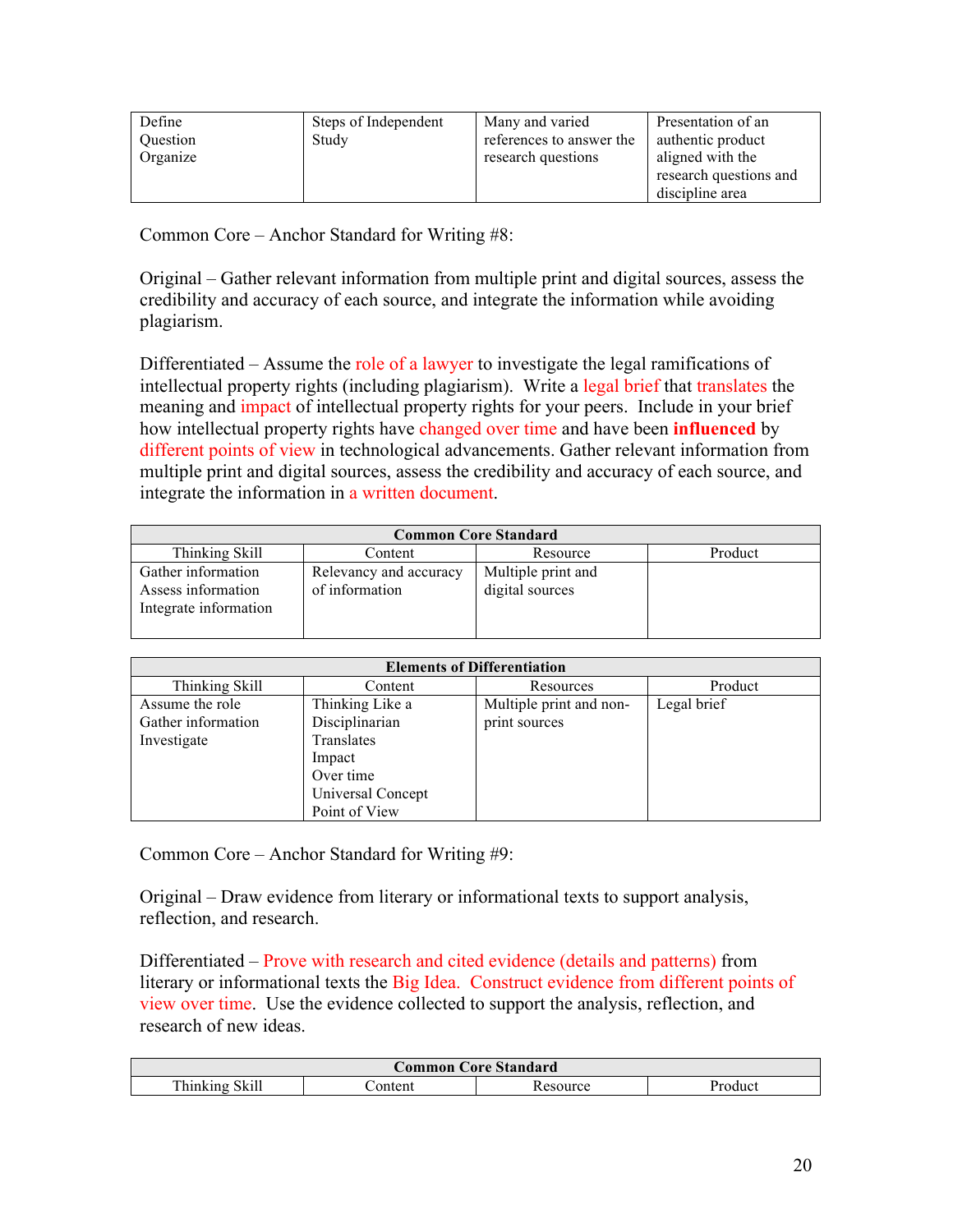| Draw    | Evidence to support     | Literary or         |  |
|---------|-------------------------|---------------------|--|
| Support | analysis and reflection | informational texts |  |
|         |                         |                     |  |

| <b>Elements of Differentiation</b>     |                                                         |                                             |                                                    |  |
|----------------------------------------|---------------------------------------------------------|---------------------------------------------|----------------------------------------------------|--|
| Thinking Skill                         | Content                                                 | Resources                                   | Product                                            |  |
| Prove with evidence<br>Cite<br>Support | Big Idea: Things change<br>over time.<br>Points of View | Multiple literary or<br>informational texts | Research new ideas<br>based upon cited<br>evidence |  |
|                                        | Over time                                               |                                             |                                                    |  |

Common Core – Anchor Standard for Writing #10:

Original – Write routinely over extended time frames (time for research, reflection, and revision) and shorter time frames (a single sitting or a day or two) for a range of tasks, purposes, and audiences.

Differentiated – Write routinely over extended time frames (time for research, reflection, and revision) and shorter time frames (a single sitting or a day or two) for a range of tasks, purposes, and audiences. Maintain a log or journal that indicates one's task commitment, the development of expertise, and the use of one's potential overtime to engage in different and varied writing experiences.

| <b>Common Core Standard</b> |                                         |                                                                                  |         |
|-----------------------------|-----------------------------------------|----------------------------------------------------------------------------------|---------|
| Thinking Skill              | Content                                 | Resource                                                                         | Product |
| Write                       | Write for a range of<br>times and tasks | Various pieces of<br>writing for a range of<br>tasks, purposes, and<br>audiences | Writing |

| <b>Elements of Differentiation</b> |                      |                     |                    |
|------------------------------------|----------------------|---------------------|--------------------|
| Thinking Skill                     | Content              | Resources           | Product            |
|                                    | Task commitment      | Various writings    | Reflection Journal |
|                                    | Development of       | Personal reflection |                    |
|                                    | expertise            | Journals            |                    |
|                                    | Recognition of one's |                     |                    |
|                                    | potential            |                     |                    |
|                                    | Over time            |                     |                    |
|                                    |                      |                     |                    |

Common Core – Anchor Standard for Listening/Speaking #1:

Original – Prepare for and participate effectively in a range of conversations and collaborations with diverse partners, building on others' ideas and expressing their own clearly and persuasively.

Differentiated – Prepare for and participate effectively in a range of conversations and collaborations with diverse partners (economic, cultural, linguistic, academic) to develop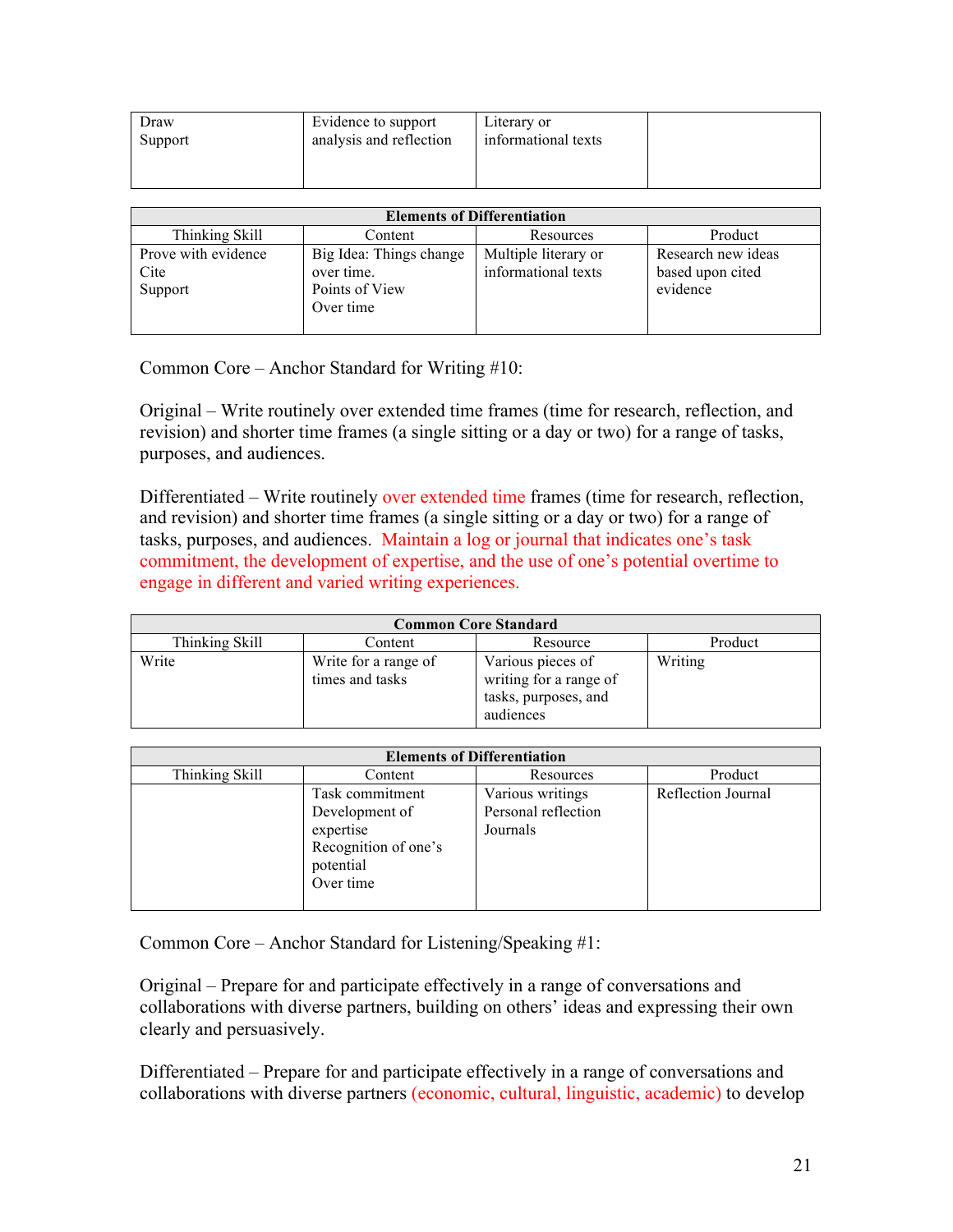a respect for individual differences. Review participation skills (focusing on the subject, active listening, etc.) to build on ideas of peers to determine when the Art of Argument could be used persuasively.

| <b>Common Core Standard</b>     |                                         |          |                                  |
|---------------------------------|-----------------------------------------|----------|----------------------------------|
| Thinking Skill                  | Content                                 | Resource | Product                          |
| Participate in<br>conversations | Collaborations with<br>diverse partners |          | Spoken discussions or<br>debates |

| <b>Elements of Differentiation</b>                        |                                           |          |                                            |
|-----------------------------------------------------------|-------------------------------------------|----------|--------------------------------------------|
| Thinking Skill                                            | Content                                   | Resource | Product                                    |
| Participation Skills:<br>focus, active listening,<br>etc. | Various types of<br>diversity in partners |          | Art of Argumentation<br>Persuasive debates |

Common Core – Anchor Standard for Listening/Speaking #2:

Original – Integrate and evaluate information presented in diverse media and formats, including visually, quantitatively, and orally.

Differentiated – Select a contemporary issue and assess your audience members to gather their perspectives on the issue. Prepare a speech using diverse media (Op-Ed pieces, quotes, speeches from candidates) and formats, including visual, quantitative, and oral, and deliver the speech to your peers. Conduct a post-assessment to determine the degree to which your argument (the Art of Argumentation) altered their perspective on the issue.

| <b>Common Core Standard</b> |                       |                   |         |
|-----------------------------|-----------------------|-------------------|---------|
| Thinking Skill              | Content               | Resources         | Product |
| Integrate                   | Evaluation of         | Diverse media and |         |
| Evaluate                    | information presented | formats           |         |
|                             |                       |                   |         |
|                             |                       |                   |         |

| <b>Elements of Differentiation</b> |                              |                   |                      |
|------------------------------------|------------------------------|-------------------|----------------------|
| Thinking Skill                     | Content                      | Resources         | Product              |
| Assessment of audience             | <b>Multiple Perspectives</b> | Diverse media and | Persuasive speech    |
| Prepare and deliver a              | Contemporary/Current         | formats           | Assessment to        |
| speech                             | Events                       |                   | determine the        |
| Conduct an assessment              | Art of Argumentation         |                   | effectiveness of the |
|                                    |                              |                   | argument             |

Common Core – Anchor Standard for Listening/Speaking #3:

Original – Evaluate a speaker's point of view, reasoning, and use of evidence and rhetoric.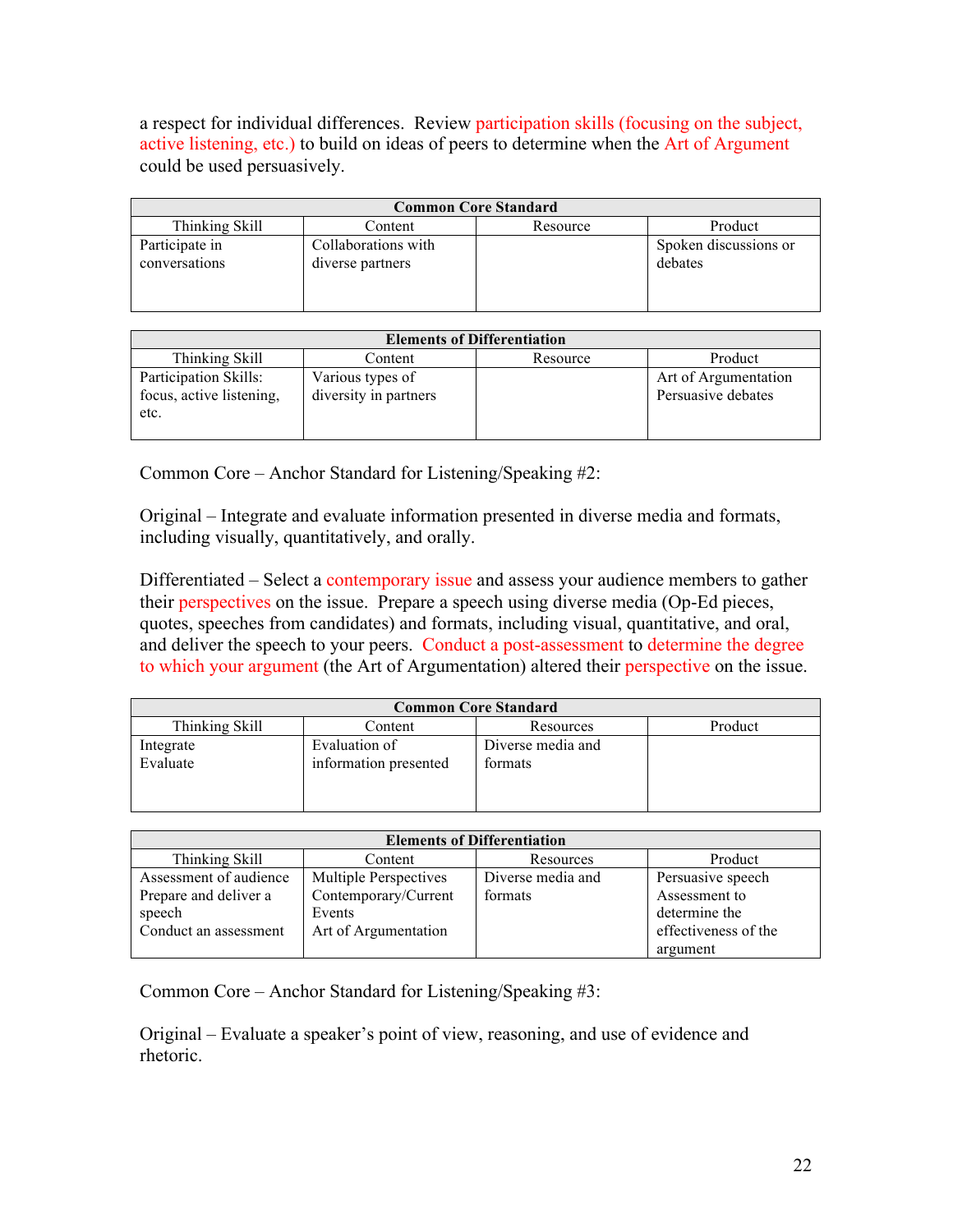Differentiated – Select a prominent historical figure who is a noted orator and determine how the language of the discipline, motive, and ethics reflect the context and impact the rules and outcome of that person's speech. Convene a group of peers to discuss what you have learned during your research.

| <b>Common Core Standard</b>                      |                         |                                      |            |  |
|--------------------------------------------------|-------------------------|--------------------------------------|------------|--|
| Thinking Skill<br>Product<br>Content<br>Resource |                         |                                      |            |  |
| Evaluate                                         | Speaker's point of view | Evidence and rhetoric<br>from speech | Evaluation |  |

| <b>Elements of Differentiation</b>                                                                            |                                      |                       |  |
|---------------------------------------------------------------------------------------------------------------|--------------------------------------|-----------------------|--|
| Content                                                                                                       | Resources                            | Product               |  |
| <b>Historical Examples</b><br>Language of the<br>Discipline<br>Motive<br>Ethics<br>Context<br>Impact<br>Rules | Evidence and rhetoric<br>from speech | Discussion with peers |  |
|                                                                                                               |                                      |                       |  |

Common Core – Anchor Standard for Listening/Speaking #4:

Original – Present information, findings, and supporting evidence such that listeners can follow the line of reasoning and the organization, development, and style are appropriate to task, purpose, and audience.

Differentiated – Select a relevant social, political, or economic issue or concern (interdisciplinary) aimed at a particular context inclusive of task, purpose, and audience. Practice a line of logical reasoning that includes: description, selection of evidence, and representation of the issue or idea in order to collect and present information to a group of listeners or audience. Conduct a survey to determine the effectiveness of the presentation of the issue.

| <b>Common Core Standard</b> |                                                                               |                                                         |                   |
|-----------------------------|-------------------------------------------------------------------------------|---------------------------------------------------------|-------------------|
| Thinking Skill              | Content                                                                       | Resource                                                | Product           |
| Present information         | Delivery of information<br>in an organized fashion<br>for a specific audience | Information about the<br>task, purpose, and<br>audience | Oral presentation |

| <b>Elements of Differentiation</b>       |                                 |                          |                                                                                           |
|------------------------------------------|---------------------------------|--------------------------|-------------------------------------------------------------------------------------------|
| Thinking Skill                           | Content                         | Resources                | Product                                                                                   |
| Logical Reasoning<br>Present information | Context<br><b>Current Event</b> | Current Issues or Events | Presentation of<br>argument and survey of<br>the effectiveness of the<br>communication of |
|                                          |                                 |                          | information                                                                               |